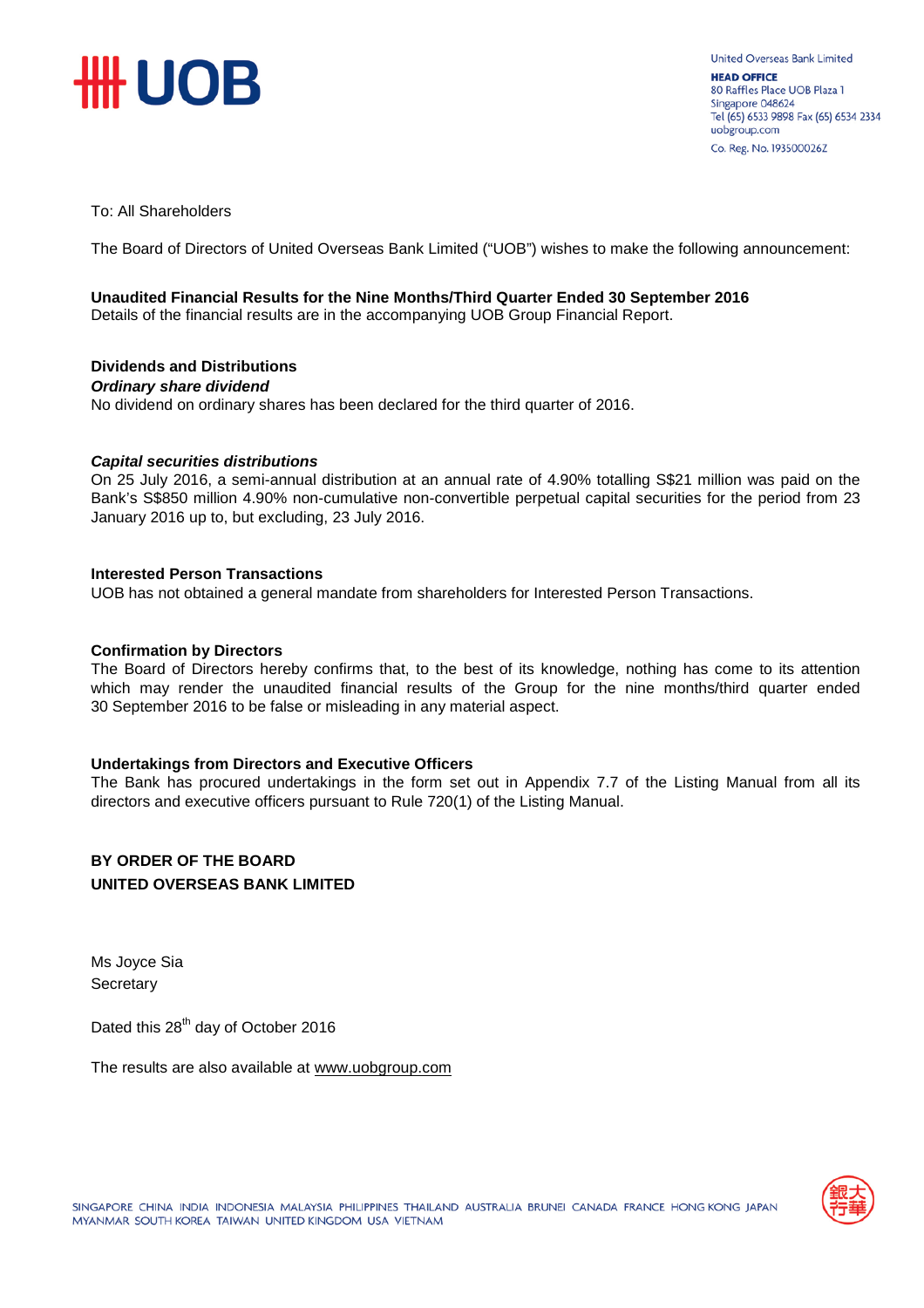

## **Group Financial Report**

 **For the Nine Months/Third Quarter 2016**

**United Overseas Bank Limited Incorporated in the Republic of Singapore**

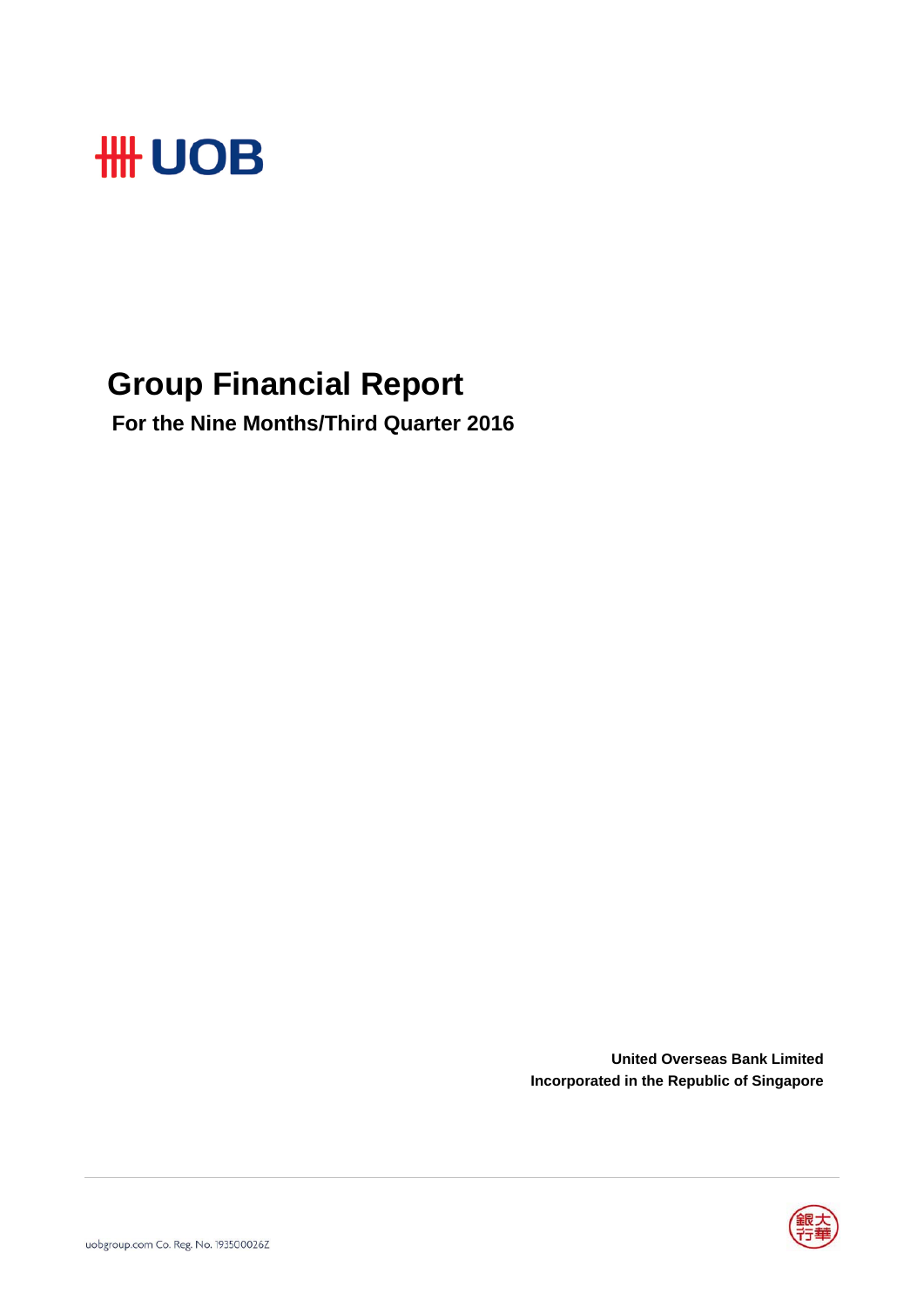# **JOB**

#### **Contents**

#### **Page**

- Financial Highlights
- Performance Review
- Net Interest Income
- Non-Interest Income
- Operating Expenses
- Allowance for Credit and Other Losses
- Customer Loans
- Non-Performing Assets
- Customer Deposits
- Debts Issued
- Shareholders' Equity
- Changes in Issued Shares of the Bank
- Performance by Business Segment
- Performance by Geographical Segment
- Capital Adequacy and Leverage Ratios

#### **Appendix**

- Consolidated Income Statement
- Consolidated Statement of Comprehensive Income
- Consolidated Balance Sheet
- Consolidated Statement of Changes in Equity
- Consolidated Cash Flow Statement
- Balance Sheet of the Bank
- Statement of Changes in Equity of the Bank
- Capital Adequacy Ratios of Major Bank Subsidiaries

Notes:

- 1 The financial statements are presented in Singapore dollars.
- 2 Certain comparative figures have been restated to conform with the current period's presentation.
- 3 Certain figures in this report may not add up to the respective totals due to rounding.
- 4 Amounts less than \$500,000 in absolute term are shown as "0".

"NM" denotes not meaningful.

"NA" denotes not applicable.

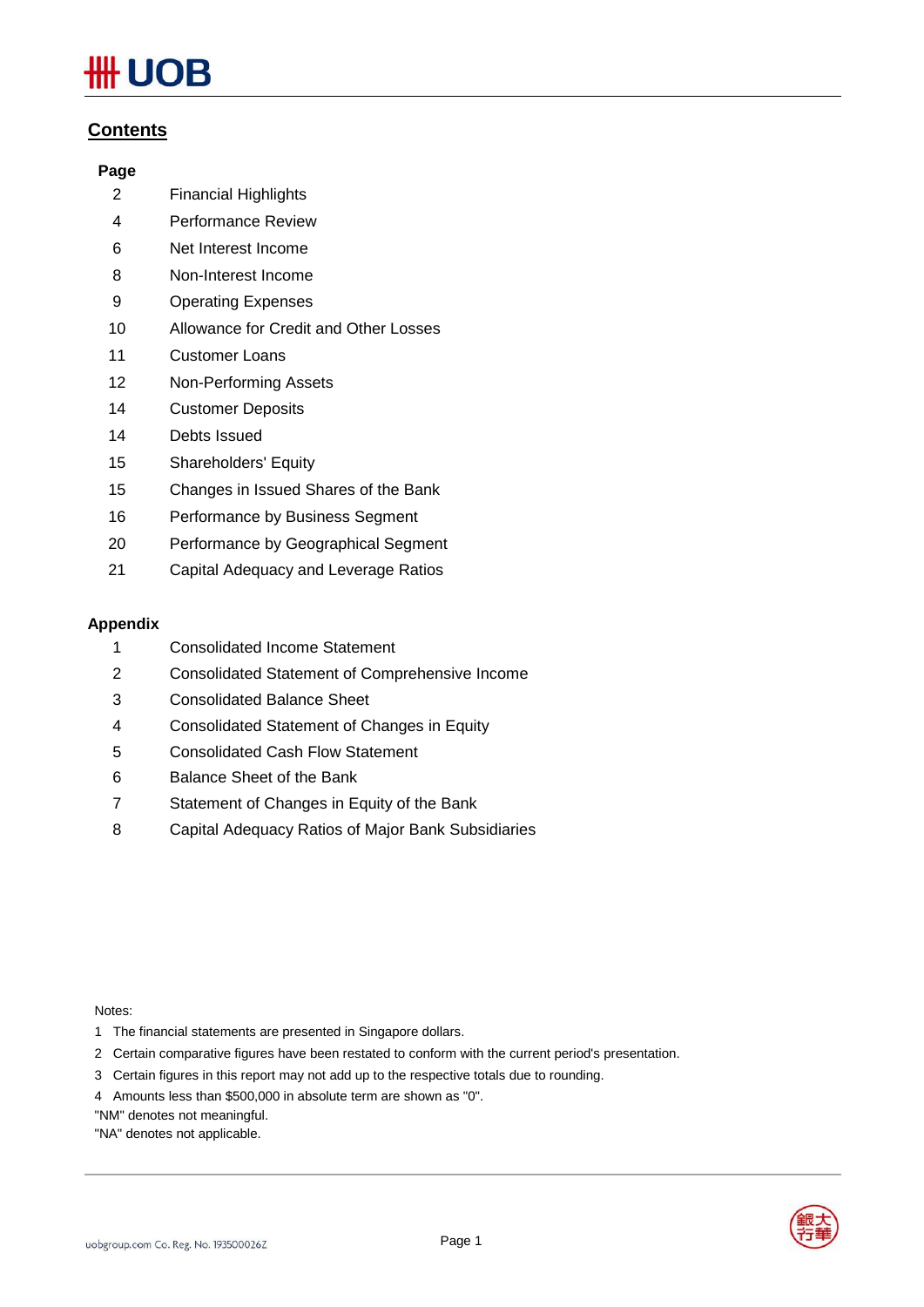#### **Financial Highlights**

|                                                          | 9M16    | 9M15    | $+$ /(-)      | 3Q16    | 3Q15    | $+$ /(-) | 2Q16    | $+/(-)$ |
|----------------------------------------------------------|---------|---------|---------------|---------|---------|----------|---------|---------|
|                                                          |         |         | $\frac{0}{6}$ |         |         | $\%$     |         | $\%$    |
| Selected income statement items (\$m)                    |         |         |               |         |         |          |         |         |
| Net interest income                                      | 3,715   | 3,649   | 1.8           | 1,230   | 1,235   | (0.4)    | 1,211   | 1.6     |
| Fee and commission income                                | 1,400   | 1,403   | (0.3)         | 492     | 485     | 1.6      | 475     | 3.8     |
| Other non-interest income                                | 918     | 915     | 0.3           | 318     | 365     | (13.0)   | 338     | (6.1)   |
| Total income                                             | 6,033   | 5,967   | 1.1           | 2,040   | 2,085   | (2.1)    | 2,024   | 0.8     |
| Less: Total expenses                                     | 2,739   | 2,633   | 4.0           | 918     | 904     | 1.6      | 927     | (0.9)   |
| Operating profit                                         | 3,293   | 3,334   | (1.2)         | 1,122   | 1,181   | (5.0)    | 1,097   | 2.3     |
| Less: Total allowance                                    | 463     | 481     | (3.8)         | 185     | 160     | 15.7     | 161     | 15.0    |
| Add: Share of profit of associates<br>and joint ventures | 27      | 72      | (62.1)        | 25      | 28      | (8.8)    | 32      | (20.8)  |
| Net profit before tax                                    | 2,857   | 2,925   | (2.3)         | 962     | 1,049   | (8.3)    | 968     | (0.6)   |
| Less: Tax and non-controlling interests                  | 500     | 504     | (0.8)         | 171     | 191     | (10.4)   | 167     | 2.3     |
| Net profit after tax <sup>1</sup>                        | 2,357   | 2,421   | (2.6)         | 791     | 858     | (7.8)    | 801     | (1.2)   |
| Selected balance sheet items (\$m)                       |         |         |               |         |         |          |         |         |
| Net customer loans                                       | 213,465 | 199,587 | 7.0           | 213,465 | 199,587 | 7.0      | 208,444 | 2.4     |
| Customer deposits                                        | 250,999 | 244,630 | 2.6           | 250,999 | 244,630 | 2.6      | 248,153 | 1.1     |
| <b>Total assets</b>                                      | 327,826 | 323,357 | 1.4           | 327,826 | 323,357 | 1.4      | 321,632 | 1.9     |
| Shareholders' equity 1                                   | 32,418  | 30,206  | 7.3           | 32,418  | 30,206  | 7.3      | 31,279  | 3.6     |
| Key financial ratios (%)                                 |         |         |               |         |         |          |         |         |
| Net interest margin <sup>2</sup>                         | 1.72    | 1.77    |               | 1.69    | 1.77    |          | 1.68    |         |
| Non-interest income/Total income                         | 38.4    | 38.8    |               | 39.7    | 40.8    |          | 40.2    |         |
| Expense/Income ratio                                     | 45.4    | 44.1    |               | 45.0    | 43.4    |          | 45.8    |         |
| Overseas profit before tax contribution                  | 37.6    | 39.7    |               | 41.5    | 38.5    |          | 42.3    |         |
| Credit costs (bp) <sup>2</sup>                           |         |         |               |         |         |          |         |         |
| Exclude general allowance                                | 34      | 18      |               | 53      | 11      |          | 23      |         |
| Include general allowance                                | 32      | 32      |               | 32      | 32      |          | 32      |         |
| NPL ratio $3$                                            | 1.6     | 1.3     |               | 1.6     | 1.3     |          | 1.4     |         |

Notes:

1 Relate to amount attributable to equity holders of the Bank.

2 Computed on an annualised basis.

3 Refer to non-performing loans as a percentage of gross customer loans.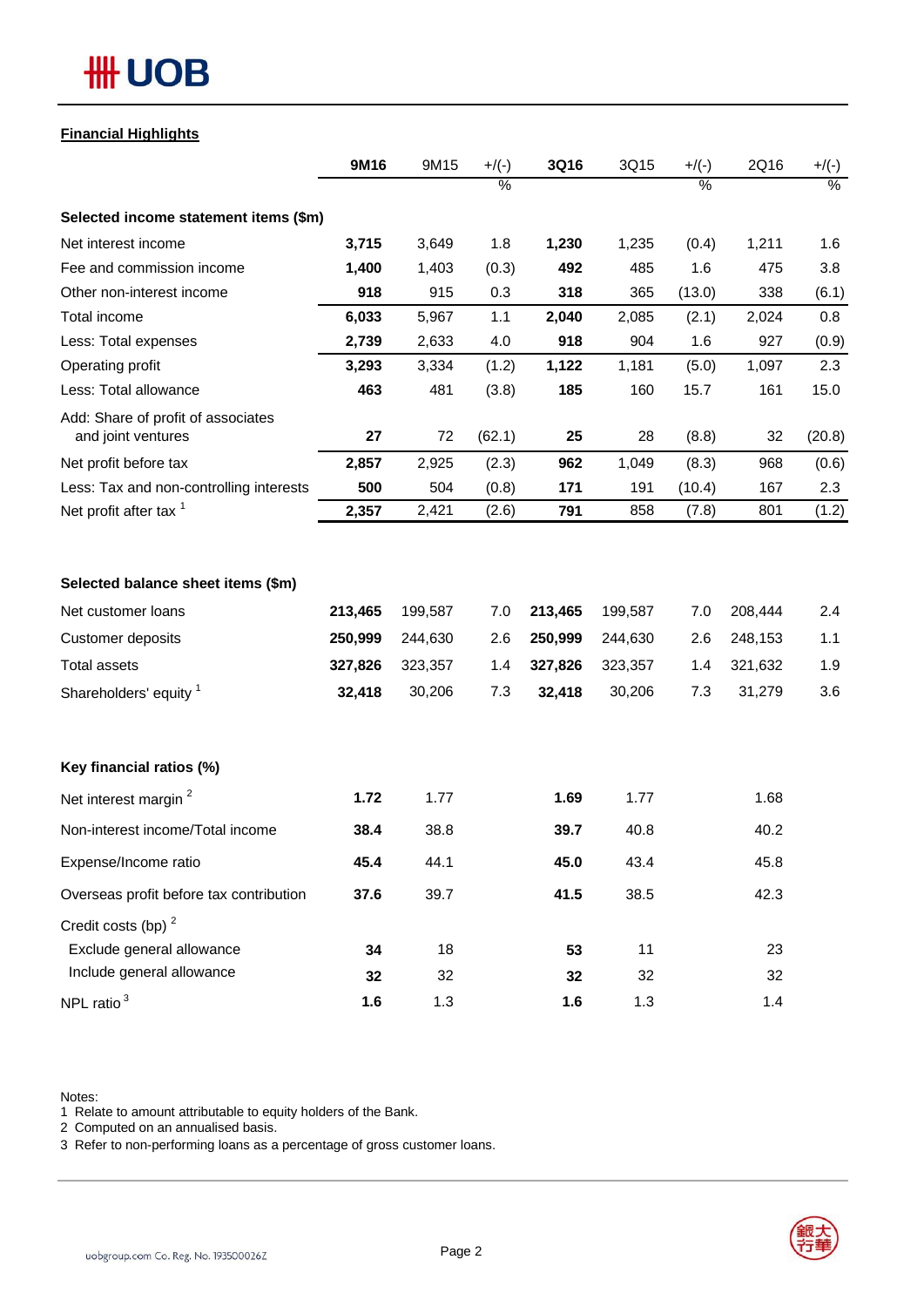# )R

#### **Financial Highlights** *(cont'd)*

|                                                                | 9M16  | 9M15  | 3Q16  | 3Q15  | 2Q16  |
|----------------------------------------------------------------|-------|-------|-------|-------|-------|
| Key financial ratios (%) (cont'd)                              |       |       |       |       |       |
| Return on average total assets <sup>1</sup>                    | 0.97  | 1.04  | 0.98  | 1.09  | 0.99  |
| Return on average ordinary shareholders' equity <sup>1,2</sup> | 10.5  | 11.1  | 10.4  | 11.8  | 10.7  |
| Loan/Deposit ratio <sup>3</sup>                                | 85.0  | 81.6  | 85.0  | 81.6  | 84.0  |
| Liquidity coverage ratios ("LCR") <sup>4</sup>                 |       |       |       |       |       |
| All-currency                                                   | 151   | 143   | 148   | 138   | 167   |
| Singapore dollar                                               | 202   | 165   | 213   | 179   | 224   |
| Capital adequacy ratios                                        |       |       |       |       |       |
| Common Equity Tier 1                                           | 13.4  | 13.6  | 13.4  | 13.6  | 13.1  |
| Tier 1                                                         | 13.5  | 13.6  | 13.5  | 13.6  | 13.2  |
| Total                                                          | 16.6  | 16.4  | 16.6  | 16.4  | 15.9  |
| Leverage ratio <sup>5</sup>                                    | 7.5   | 7.2   | 7.5   | 7.2   | 7.4   |
| Earnings per ordinary share $(\$)^{1,2}$                       |       |       |       |       |       |
| <b>Basic</b>                                                   | 1.90  | 1.95  | 1.90  | 2.07  | 1.94  |
| <b>Diluted</b>                                                 | 1.89  | 1.94  | 1.89  | 2.07  | 1.93  |
| Net asset value ("NAV") per ordinary share $(\$)$ $^6$         | 18.54 | 17.49 | 18.54 | 17.49 | 18.16 |
| Revalued NAV per ordinary share (\$) <sup>6</sup>              | 21.22 | 20.13 | 21.22 | 20.13 | 20.87 |

Notes:

1 Computed on an annualised basis.

- 2 Calculated based on profit attributable to equity holders of the Bank net of preference share dividend and capital securities distributions.
- 3 Refer to net customer loans and customer deposits.
- 4 Figures reported are based on average LCR for the respective period. A minimum requirement of Singapore dollar LCR of 100% and all-currency LCR of 60% shall be maintained at all times with effect from 1 January 2015, with all-currency LCR increasing by 10% each year to 100% by 2019. Public disclosure required under MAS Notice 651 is available in the UOB website at www.UOBGroup.com/investor/financial/overview.html.
- 5 Leverage ratio is calculated based on the revised MAS Notice 637 which took effect from 1 January 2015. A minimum requirement of 3% is applied during the parallel run period from 1 January 2013 to 1 January 2017.
- 6 Preference shares and capital securities are excluded from the computation.

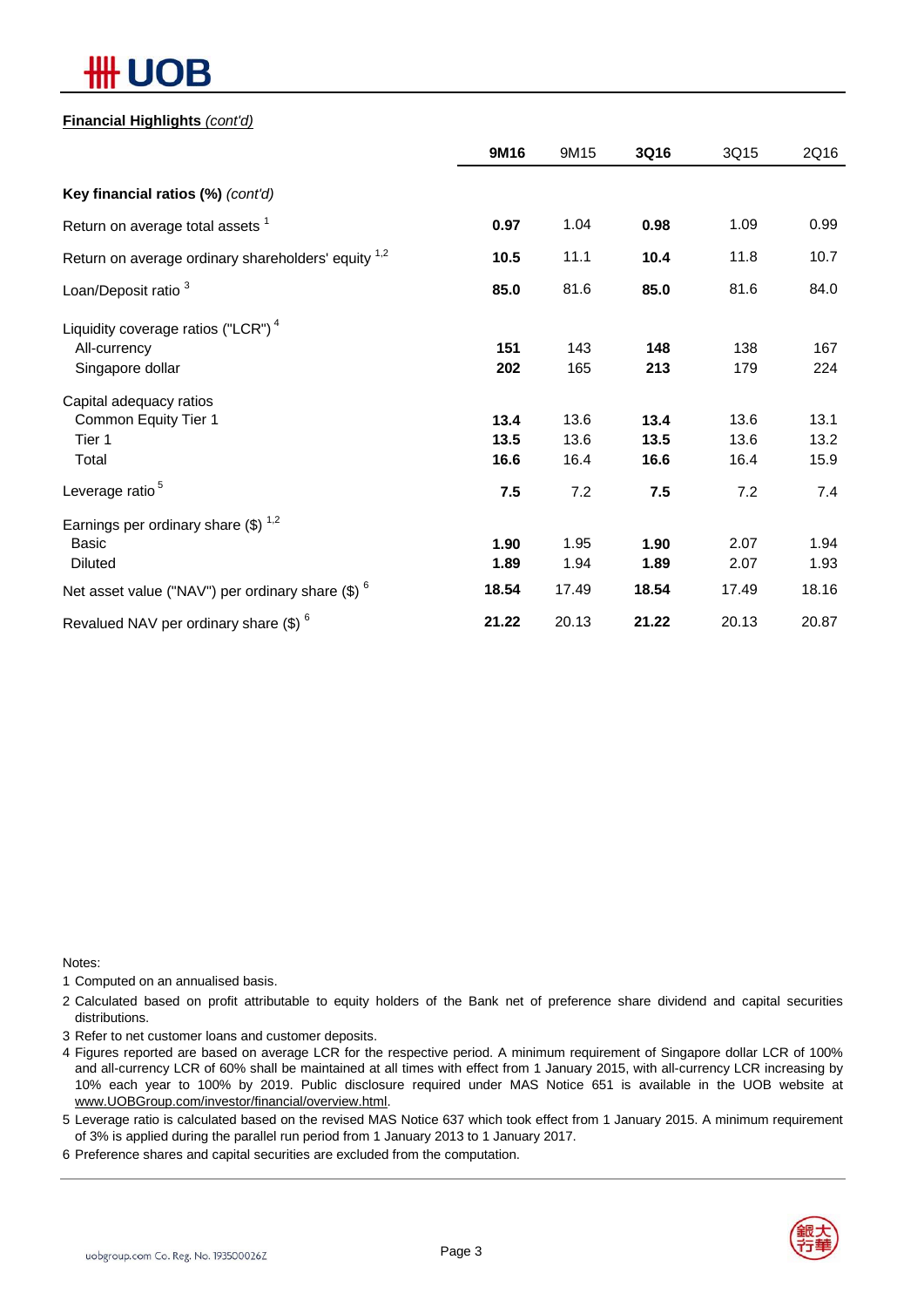#### **Performance Review**

The financial statements have been prepared in accordance with Singapore Financial Reporting Standards ("FRS") as required by the Singapore Companies Act, with modification to FRS39 Financial Instruments: Recognition and Measurement in respect of loan loss provisioning, as provided in the Monetary Authority of Singapore ("MAS") Notice 612 Credit Files, Grading and Provisioning.

The revised FRS applicable to the Group with effect from 1 January 2016 are listed below. The adoption of these FRS is not expected to have a significant impact on the financial statements of the Group.

- Amendments to FRS1 Disclosure Initiative
- Amendments to FRS16 and FRS38 Clarification of Acceptable Methods of Depreciation and Amortisation
- Amendments to FRS27 Equity Method in Separate Financial Statements
- Amendments to FRS110, FRS112 and FRS28 Investment Entities: Applying the Consolidation Exception
- Amendments to FRS111 Accounting for Acquisitions of Interests in Joint Operations

#### **Nine months 2016 ("9M16") performance**

#### **9M16 versus 9M15**

The Group reported net earnings of \$2.36 billion for 9M16, 2.6% lower than a year ago.

Net interest income increased 1.8% from a year ago to \$3.72 billion, led by an expanded loan base. Net interest margin decreased 5 basis points to 1.72% as the interest rate environment eased.

Non-interest income was largely flat at \$2.32 billion as compared to a year ago, with fee and commission income stable at \$1.40 billion. Trading and investment income grew 2.4% to \$708 million, on the back of improved trading results.

Total expenses rose 4.0% to \$2.74 billion due to higher revenue and IT-related expenses as the Group continued to invest in technology capabilities and infrastructure. Expense-to-income ratio was 45.4%.

Total allowance decreased 3.8% to \$463 million, mainly due to lower specific allowance on other assets and a release in general allowance. Specific allowance for loans increased \$265 million to \$542 million mainly from non-performing accounts in the oil and gas and shipping industries. The Group's loan provisioning methodology is countercyclical and builds reserves during periods when specific allowance is low. This has resulted in robust loan coverage of 1.5% thus allowing the Group to release some general allowance to offset the increase in specific allowance.

Contribution from associated companies decreased to \$27 million due to investment losses in an associated company.

#### **Third quarter 2016 ("3Q16") performance**

#### **3Q16 versus 3Q15**

3Q16 net earnings was \$791 million, 7.8% lower due to a one-off gain last year.

Net interest income was stable at \$1.23 billion as the decrease in net interest margin of 8 basis points to 1.69% was offset by a healthy year-on-year loan growth of 7%.

Non-interest income decreased 4.7% to \$810 million. Fee and commission income grew 1.6% to \$492 million on higher contributions from credit card and fund management income. Trading and investment income declined 19.3% to \$251 million, as 3Q15 included one-off gains from sale of investment securities, partly offset by higher net trading income.

Total expenses increased 1.6% from a year ago to \$918 million due to higher revenue and IT-related expenses. Expense-to-income ratio was 45.0%.

Total allowance were \$185 million in 3Q16, 15.7% higher than \$160 million a year ago. The increase in specific allowance in loans in the quarter came largely from the oil and gas industry. Total credit costs were maintained at 32 basis points with general allowance strong at \$3 billion as at the end of the quarter.

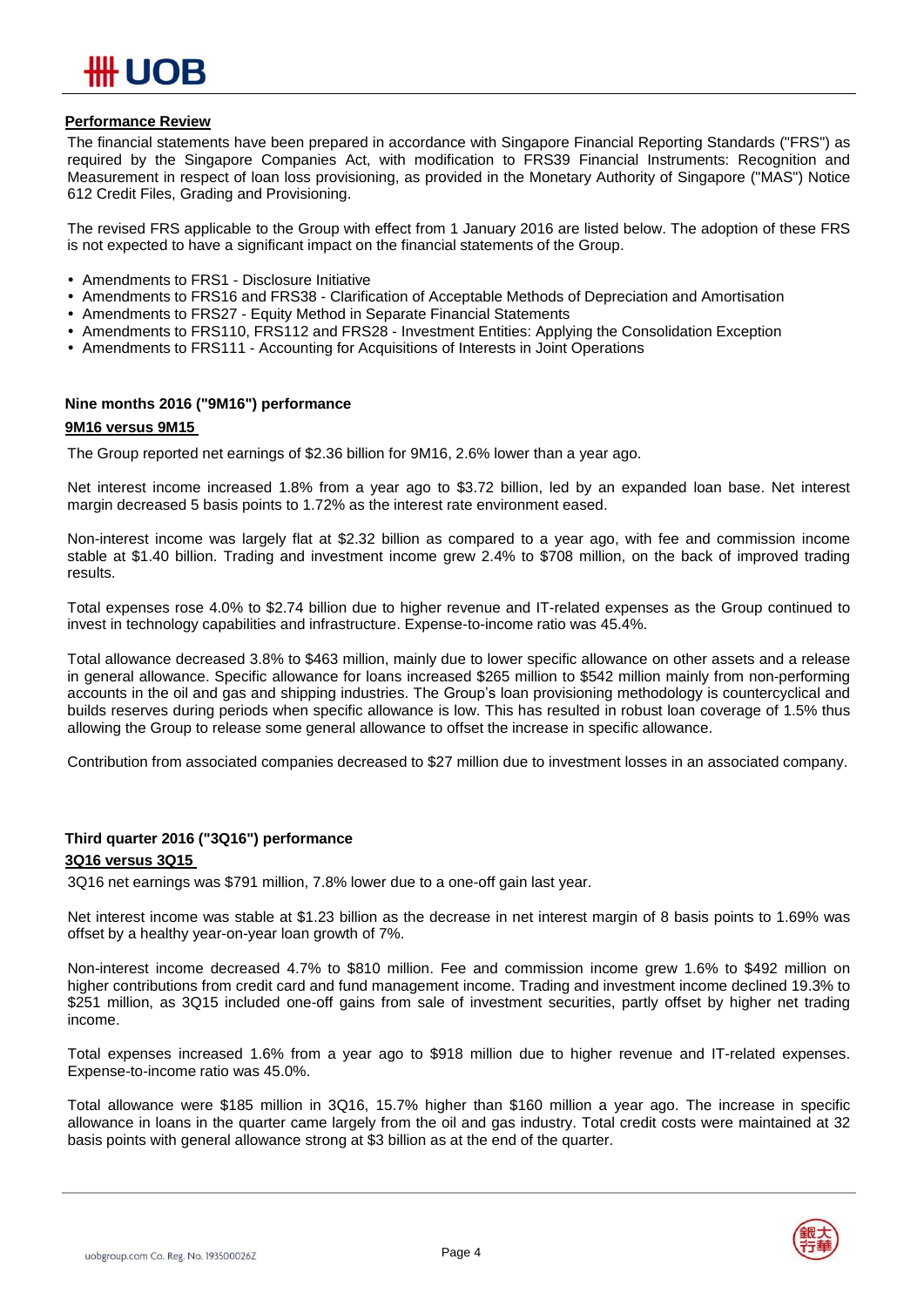#### **Performance Review** *(cont'd)*

#### **3Q16 versus 2Q16**

Compared with the previous quarter, net earnings were 1.2% lower at \$791 million.

Net interest income rose 1.6% quarter-on-quarter to \$1.23 billion, driven by loan growth of 2.4% coupled with a net interest margin increase of 1 basis point to 1.69%.

Non-interest income was flat at \$810 million as compared to previous quarter. Fee and commission income grew 3.8% to \$492 million on higher fund management and loan-related fees.

Total expenses declined marginally to \$918 million mainly from lower staff-related costs. Expense-to-income ratio improved to 45.0% from 45.8%.

Total allowance increased 15.0% to \$185 million in 3Q16, as specific allowance on loans and other assets was higher; offset by releases in general allowance.

#### **Balance sheet and capital position**

The Group continued to maintain a strong funding and capital position. Gross loans grew 7.0% year-on-year and 2.4% from the previous quarter to \$217 billion as at 30 September 2016.

Customer deposits grew 2.6% from a year ago to \$251 billion. Compared to 2Q16, deposits increased by 1.1%, mainly led by growth in Singapore dollar deposits. The Group's loan-to-deposit ratio remained healthy at 85.0%. While staying mainly deposit-funded, the Group has tapped alternative sources of funding to diversify funding mix and optimise funding costs. The September 2016 issuance of US\$600 million subordinated notes was met with good demand from investors.

The average Singapore dollar and all-currency liquidity coverage ratios during the third quarter were 213% and 148% respectively, well above the corresponding regulatory requirements of 100% and 70%.

Non-performing loans (NPL) ratio was 1.6% as at 30 September 2016, the increase was mainly from oil and gas industry. NPL coverage remained strong at 112.4% or 266.0%, after taking collateral into account.

Shareholders' equity increased by 7.3% from a year ago to \$32.4 billion as at 30 September 2016 due to the higher retained earnings and an increase in share capital arising from a strong take-up rate for scrip dividend. Compared with 2Q16, shareholders' equity rose 3.6% due to higher share capital, AFS reserves and retained earnings. Return on equity eased slightly to 10.4% in 3Q16.

As at 30 September 2016, the Group's Common Equity Tier 1 and Total CAR remained strong at 13.4% and 16.6% respectively. On a fully-loaded basis, the Common Equity Tier 1 CAR improved to 12.4% quarter-on-quarter. The Group's leverage ratio was 7.5%, well above Basel's minimum requirement of 3%.

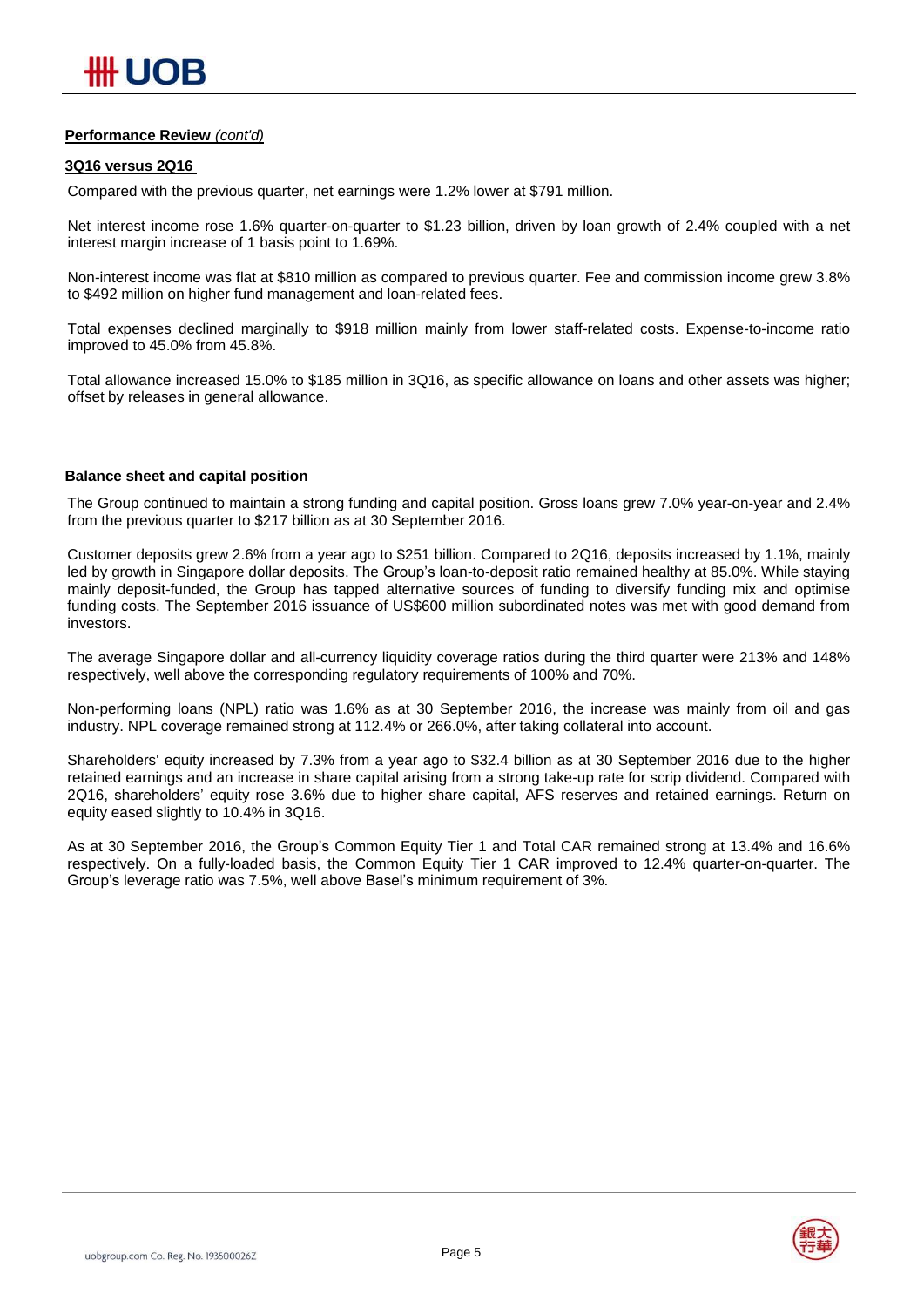#### **Net Interest Income**

#### **Net interest margin**

|                                     |         | 9M16            |         | 9M15    |          |         |
|-------------------------------------|---------|-----------------|---------|---------|----------|---------|
|                                     | Average |                 | Average | Average |          | Average |
|                                     | balance | <b>Interest</b> | rate    | balance | Interest | rate    |
|                                     | \$m     | \$m             | %       | \$m     | \$m      | $\%$    |
| <b>Interest bearing assets</b>      |         |                 |         |         |          |         |
| Customer loans                      | 210,237 | 5,331           | 3.39    | 199,294 | 4.928    | 3.31    |
| Interbank balances                  | 49,914  | 465             | 1.25    | 52,133  | 468      | 1.20    |
| <b>Securities</b>                   | 28,843  | 386             | 1.79    | 24,941  | 396      | 2.12    |
| Total                               | 288,994 | 6,183           | 2.86    | 276,369 | 5,792    | 2.80    |
| <b>Interest bearing liabilities</b> |         |                 |         |         |          |         |
| Customer deposits                   | 251,699 | 2,165           | 1.15    | 238,207 | 1.898    | 1.07    |
| Interbank balances/others           | 30,322  | 302             | 1.33    | 29,833  | 245      | 1.10    |
| Total                               | 282,021 | 2,468           | 1.17    | 268,040 | 2,143    | 1.07    |
| Net interest margin                 |         |                 | 1.72    |         |          | 1.77    |

|                                |         | 3Q16            |         |         | 3Q15     |         |         | 2Q16     |               |
|--------------------------------|---------|-----------------|---------|---------|----------|---------|---------|----------|---------------|
|                                | Average |                 | Average | Average |          | Average | Average |          | Average       |
|                                | balance | <b>Interest</b> | rate    | balance | Interest | rate    | balance | Interest | rate          |
|                                | \$m     | \$m             | $\%$    | \$m     | \$m      | %       | \$m     | \$m      | $\frac{0}{0}$ |
| <b>Interest bearing assets</b> |         |                 |         |         |          |         |         |          |               |
| Customer loans                 | 214,158 | 1,756           | 3.26    | 200.479 | 1,677    | 3.32    | 209,333 | 1,766    | 3.39          |
| Interbank balances             | 45,308  | 152             | 1.34    | 51,880  | 151      | 1.15    | 53,010  | 156      | 1.19          |
| <b>Securities</b>              | 29,805  | 131             | 1.74    | 24,555  | 123      | 1.99    | 28,101  | 125      | 1.78          |
| Total                          | 289,271 | 2,039           | 2.80    | 276,914 | 1,951    | 2.80    | 290,445 | 2,047    | 2.83          |
| Interest bearing liabilities   |         |                 |         |         |          |         |         |          |               |
| Customer deposits              | 251,212 | 713             | 1.13    | 239,231 | 633      | 1.05    | 255,187 | 738      | 1.16          |
| Interbank balances/others      | 30,252  | 96              | 1.26    | 29,338  | 83       | 1.13    | 27.733  | 99       | 1.43          |
| Total                          | 281,463 | 809             | 1.14    | 268,569 | 716      | 1.06    | 282,920 | 837      | 1.19          |
| Net interest margin            |         |                 | 1.69    |         |          | 1.77    |         |          | 1.68          |

Note:

1 Net interest margin represents annualised net interest income as a percentage of total interest bearing assets.



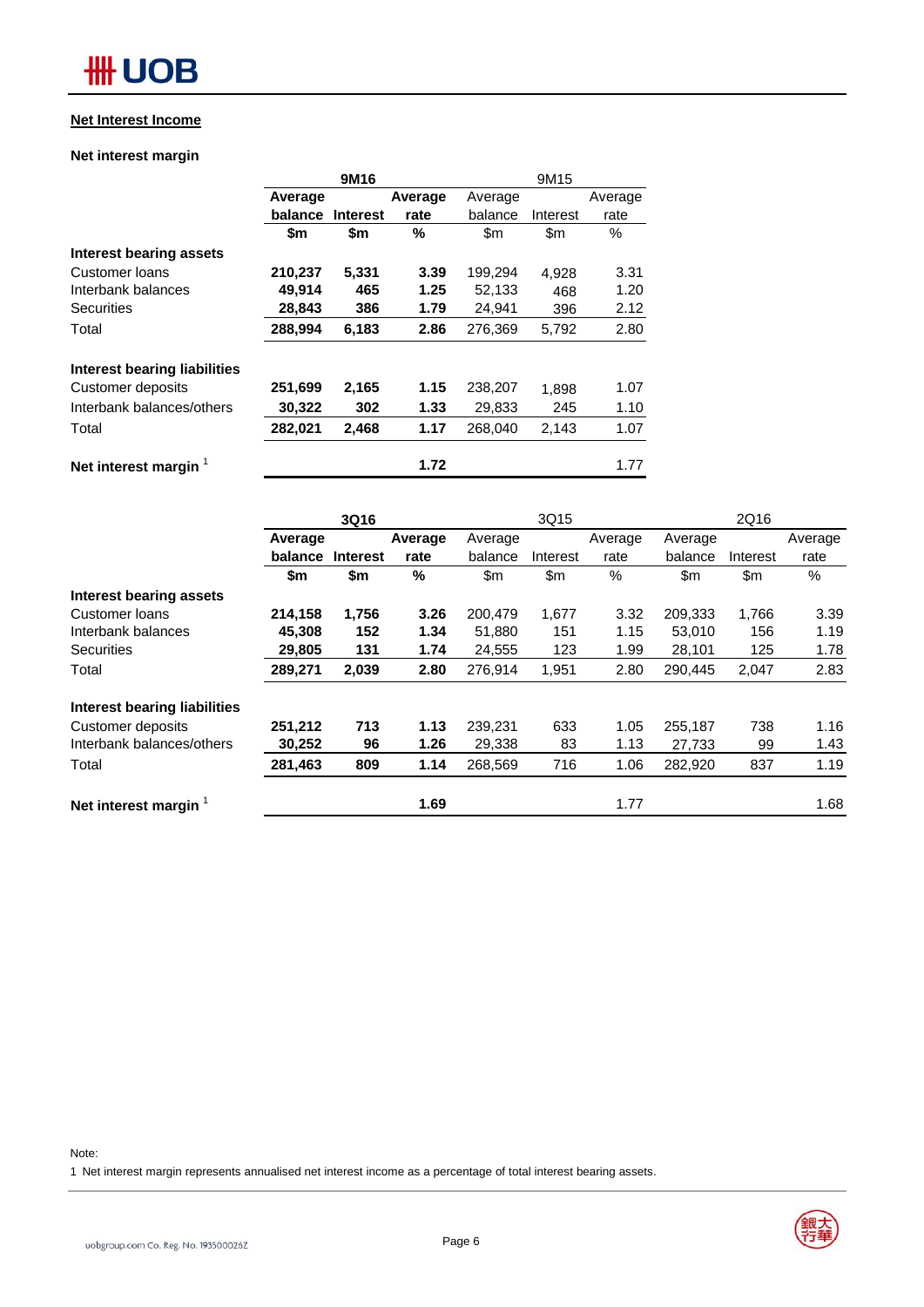#### **Net Interest Income** *(cont'd)*

#### **Volume and rate analysis**

|                           |        | 9M16 vs 9M15 |            |        | 3Q16 vs 3Q15             |            |        | 3Q16 vs 2Q16 |            |  |  |
|---------------------------|--------|--------------|------------|--------|--------------------------|------------|--------|--------------|------------|--|--|
|                           | Volume | Rate         | <b>Net</b> | Volume | Rate                     | <b>Net</b> | Volume | Rate         | <b>Net</b> |  |  |
|                           | change | change       | change     | change | change                   | change     | change | change       | change     |  |  |
|                           | \$m\$  | \$m          | \$m        | \$m    | \$m                      | \$m        | \$m    | \$m          | \$m        |  |  |
| Interest income           |        |              |            |        |                          |            |        |              |            |  |  |
| Customer loans            | 271    | 128          | 399        | 114    | (31)                     | 84         | 41     | (70)         | (29)       |  |  |
| Interbank balances        | (20)   | 17           | (3)        | (19)   | 21                       | 2          | (23)   | 17           | (6)        |  |  |
| <b>Securities</b>         | 62     | (72)         | (10)       | 26     | (19)                     | 8          | 8      | (3)          | 4          |  |  |
| Total                     | 313    | 73           | 385        | 122    | (28)                     | 93         | 26     | (56)         | (31)       |  |  |
| Interest expense          |        |              |            |        |                          |            |        |              |            |  |  |
| Customer deposits         | 108    | 158          | 265        | 32     | 51                       | 83         | (11)   | (21)         | (33)       |  |  |
| Interbank balances/others |        | 50           | 57         | 6      | 7                        | 13         | 8      | (12)         | (4)        |  |  |
| Total                     | 115    | 208          | 323        | 38     | 57                       | 95         | (3)    | (33)         | (36)       |  |  |
| Change in number of days  |        | -            | 3          |        | $\overline{\phantom{a}}$ | (3)        |        |              | 13         |  |  |
| Net interest income       | 198    | (135)        | 66         | 84     | (86)                     | (5)        | 29     | (23)         | 19         |  |  |

For 9M16, net interest income rose 1.8% from a year ago to \$3.72 billion, led by an expanded loan base. Net interest margin decreased 5 basis points to 1.72% as the interest rate environment eased.

Net interest income remained stable at \$1.23 billion in 3Q16 as compared to a year ago as the decrease in net interest margin of 8 basis points to 1.69% was offset by a healthy year-on-year loan growth of 7%.

Quarter-on-quarter, net interest income rose 1.6% to \$1.23 billion, driven by loan growth of 2.4% coupled with a net interest margin increase of 1 basis point to 1.69%.

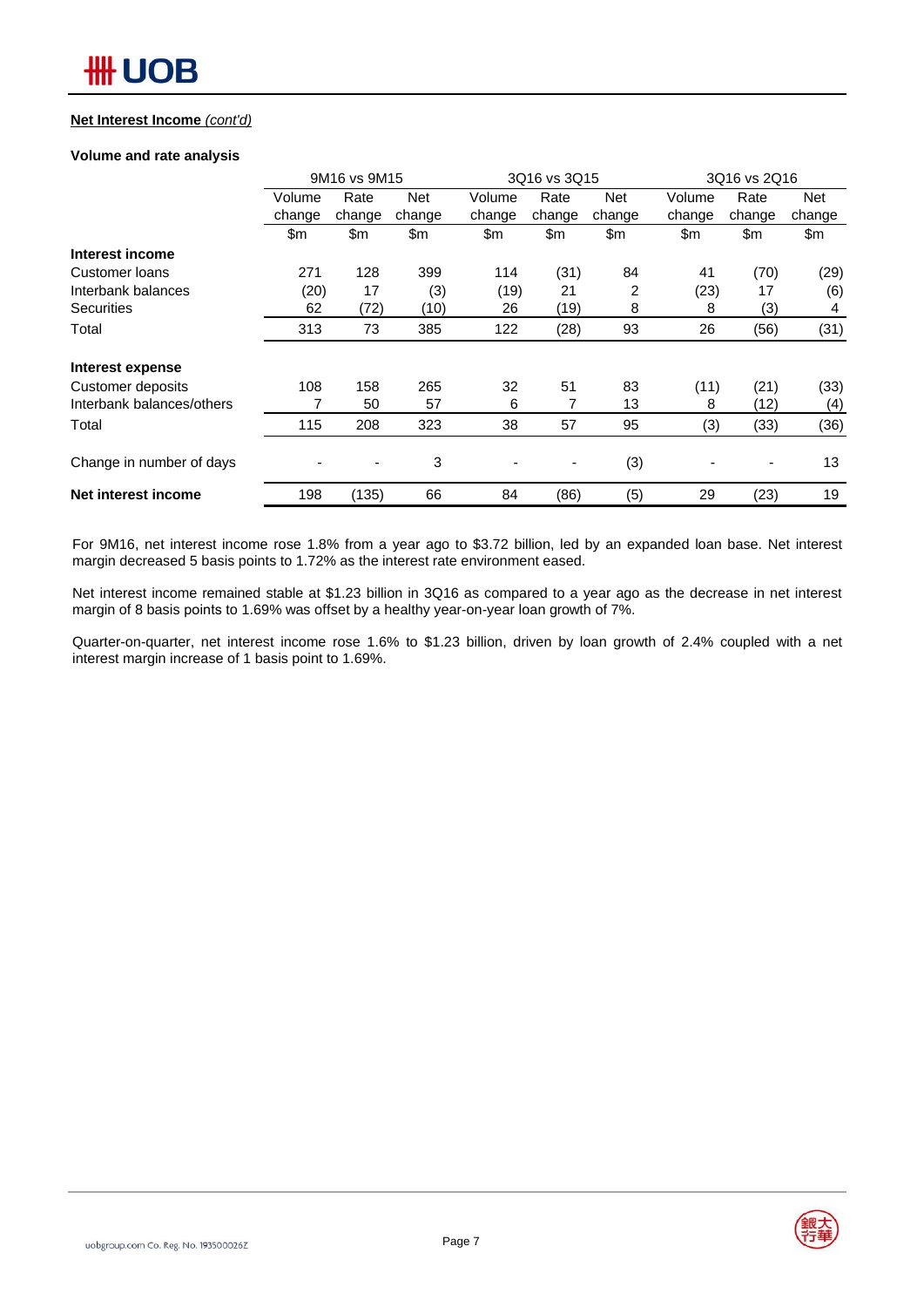# OB

#### **Non-Interest Income**

|                                 | 9M16  | 9M15  | $+$ /(-) | 3Q16 | 3Q15  | $+$ /(-) | 2Q16  | $+/(-)$ |
|---------------------------------|-------|-------|----------|------|-------|----------|-------|---------|
|                                 | \$m   | \$m   | %        | \$m  | \$m\$ | %        | \$m\$ | %       |
| Fee and commission income       |       |       |          |      |       |          |       |         |
| Credit card                     | 265   | 254   | 4.2      | 93   | 87    | 6.4      | 90    | 2.4     |
| Fund management                 | 135   | 126   | 7.7      | 54   | 43    | 26.7     | 43    | 25.2    |
| Wealth management               | 293   | 321   | (9.0)    | 102  | 104   | (2.0)    | 110   | (7.0)   |
| Loan-related <sup>1</sup>       | 348   | 363   | (4.0)    | 124  | 136   | (8.9)    | 114   | 8.1     |
| Service charges                 | 95    | 87    | 9.1      | 33   | 30    | 12.2     | 31    | 7.7     |
| Trade-related <sup>2</sup>      | 196   | 194   | 0.7      | 67   | 64    | 3.7      | 66    | 1.9     |
| Others                          | 68    | 58    | 17.4     | 20   | 22    | (5.4)    | 21    | (1.8)   |
|                                 | 1,400 | 1,403 | (0.3)    | 492  | 485   | 1.6      | 475   | 3.8     |
| Other non-interest income       |       |       |          |      |       |          |       |         |
| Net trading income              | 608   | 430   | 41.4     | 227  | 163   | 39.4     | 216   | 4.9     |
| Net gain/(loss) from investment |       |       |          |      |       |          |       |         |
| securities                      | 100   | 261   | (61.7)   | 24   | 148   | (84.0)   | 39    | (40.0)  |
| Dividend income                 | 29    | 33    | (11.3)   | 4    | 5     | (16.8)   | 24    | (83.8)  |
| Rental income                   | 88    | 88    | 0.5      | 30   | 29    | 3.0      | 29    | 3.1     |
| Other income                    | 93    | 103   | (10.1)   | 33   | 21    | 59.1     | 29    | 13.4    |
|                                 | 918   | 915   | 0.3      | 318  | 365   | (13.0)   | 338   | (6.1)   |
| Total                           | 2,318 | 2,318 |          | 810  | 850   | (4.7)    | 813   | (0.3)   |

Non-interest income was largely flat at \$2.32 billion as compared to a year ago, with fee and commission income stable at \$1.40 billion. Trading and investment income grew 2.4% to \$708 million, on the back of improved trading results.

As compared to 3Q15, non-interest income decreased 4.7% to \$810 million. Fee and commission income grew 1.6% to \$492 million on higher contributions from credit card and fund management income. Trading and investment income declined 19.3% to \$251 million, as 3Q15 included one-off gains from sale of investment securities, partly offset by higher net trading income.

Quarter-on-quarter, non-interest income was largely flat. Fee and commission income grew 3.8% to \$492 million in 3Q16 on higher fund and loan-related fees. This was offset by lower dividend income.

Notes:

2 Trade-related fees include trade, remittance and guarantees related fees.



<sup>1</sup> Loan-related fees include fees earned from corporate finance activities.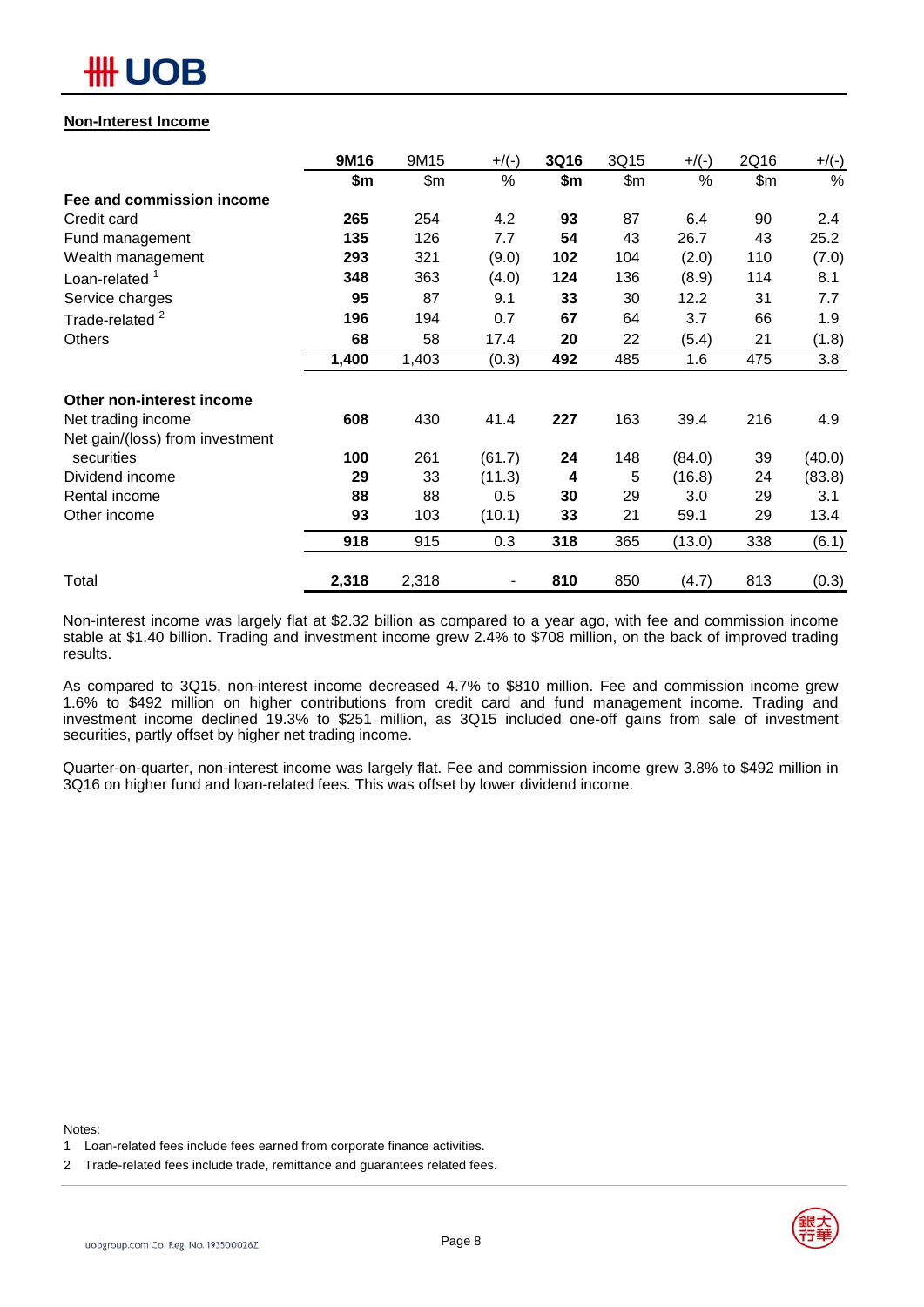

#### **Operating Expenses**

|                          | 9M16   | 9M15   | $+$ /(-) | 3Q16   | 3Q15   | $+$ /(-) | 2Q16   | $+/(-)$       |
|--------------------------|--------|--------|----------|--------|--------|----------|--------|---------------|
|                          | \$m    | \$m    | %        | \$m    | \$m    | %        | \$m\$  | $\frac{0}{0}$ |
| <b>Staff costs</b>       | 1,536  | 1,542  | (0.4)    | 510    | 528    | (3.5)    | 521    | (2.3)         |
| Other operating expenses |        |        |          |        |        |          |        |               |
| Revenue-related          | 599    | 550    | 8.9      | 209    | 195    | 7.3      | 196    | 6.5           |
| Occupancy-related        | 244    | 231    | 5.5      | 79     | 79     | 0.2      | 84     | (5.8)         |
| IT-related               | 217    | 183    | 18.6     | 69     | 60     | 15.3     | 76     | (9.8)         |
| <b>Others</b>            | 144    | 127    | 13.1     | 52     | 42     | 22.9     | 49     | 6.4           |
|                          | 1,203  | 1,091  | 10.3     | 409    | 376    | 8.8      | 405    | 0.9           |
| Total                    | 2,739  | 2,633  | 4.0      | 918    | 904    | 1.6      | 927    | (0.9)         |
| Of which,                |        |        |          |        |        |          |        |               |
| Depreciation of assets   | 163    | 135    | 20.9     | 55     | 46     | 20.2     | 54     | 1.4           |
| Manpower (number)        | 24,679 | 25,129 | (450)    | 24,679 | 25,129 | (450)    | 24,646 | 33            |

Total expenses increased 4.0% to \$2.74 billion mainly due to higher revenue and IT-related expenses as the Group continued to invest in technology capabilities and infrastructure.

Total expenses increased 1.6% from a year ago to \$918 million in 3Q16 due to higher revenue and IT-related expenses.

Quarter-on-quarter, total expenses declined marginally mainly from lower staff-related costs. Expense-to-income ratio improved to 45.0% from 45.8%.

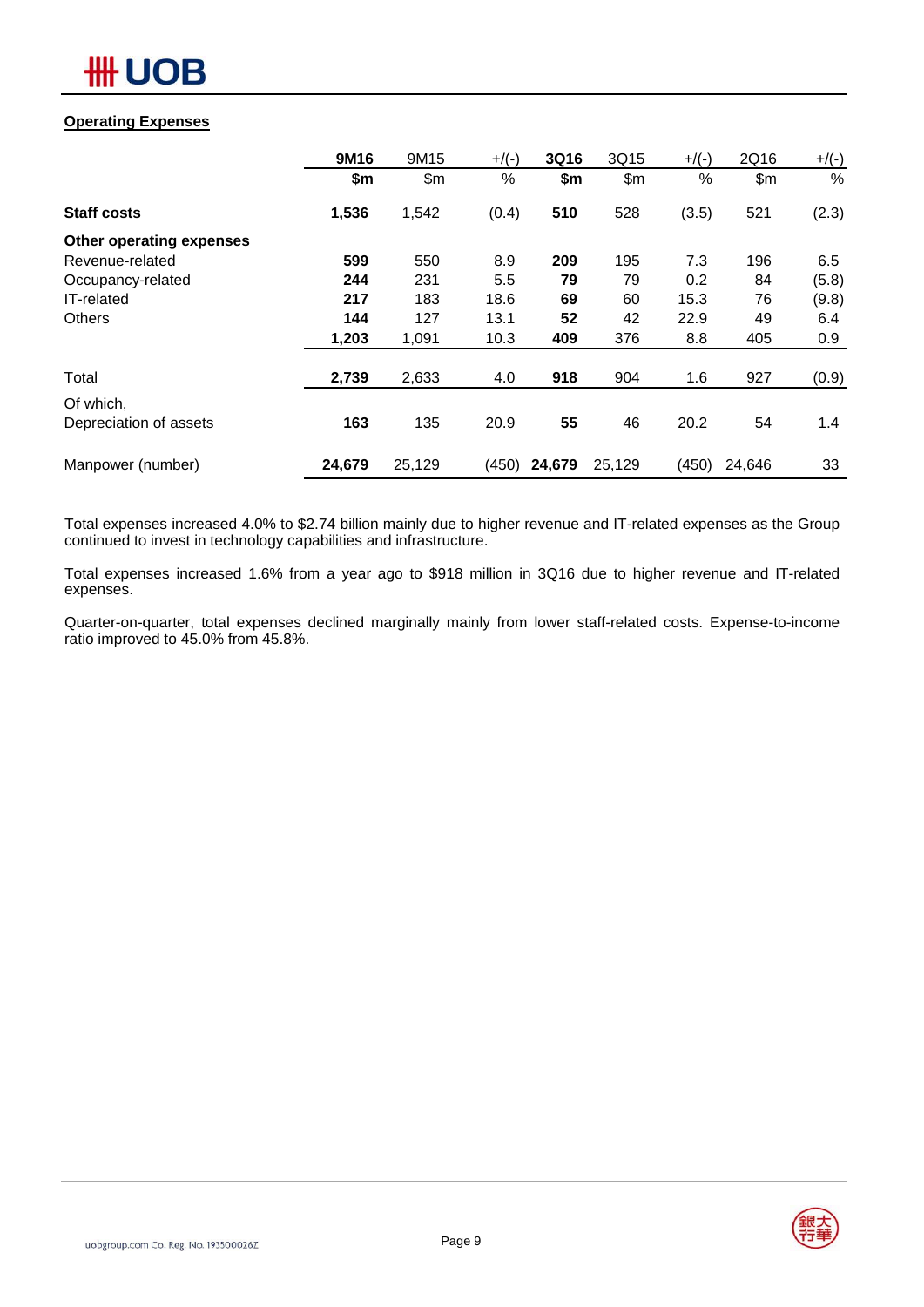# ₩ UOB

#### **Allowance for Credit and Other Losses**

|                               | 9M16 | 9M15 | $+$ /(-)   | 3Q16  | 3Q15 | $+$ /(-)   | 2Q16 | $+/(-)$  |
|-------------------------------|------|------|------------|-------|------|------------|------|----------|
|                               | \$m  | \$m  | %          | \$m   | \$m  | %          | \$m  | %        |
| Specific allowance on loans 1 |      |      |            |       |      |            |      |          |
| Singapore                     | 345  | 68   | >100.0     | 217   | 15   | >100.0     | 96   | >100.0   |
| Malaysia                      | 24   | 26   | (8.6)      | 4     | 5    | (21.0)     | 14   | (73.6)   |
| Thailand                      | 51   | 62   | (17.8)     | 20    | 25   | (22.0)     | 9    | >100.0   |
| Indonesia                     | 60   | 108  | (44.5)     | 3     | 28   | (90.8)     | 27   | (90.4)   |
| Greater China <sup>2</sup>    | 61   | 21   | >100.0     | 37    | 5    | >100.0     | 15   | >100.0   |
| <b>Others</b>                 | 1    | (9)  | >100.0     | 9     | (21) | >100.0     | (39) | >100.0   |
|                               | 542  | 277  | 95.8       | 288   | 56   | >100.0     | 121  | >100.0   |
| Specific allowance on         |      |      |            |       |      |            |      |          |
| securities and others         | 9    | 47   | (80.3)     | 10    | (3)  | >100.0     | (8)  | >100.0   |
| <b>General allowance</b>      | (88) | 158  | ( > 100.0) | (113) | 107  | ( > 100.0) | 49   | (>100.0) |
| Total                         | 463  | 481  | (3.8)      | 185   | 160  | 15.7       | 161  | 15.0     |

For 9M16, specific allowance for loans increased \$265 million to \$542 million mainly from non-performing accounts in the oil and gas and shipping industries; with total credit costs maintained at 32 basis points.

Total allowance were \$185 million in 3Q16, 15.7% higher than \$160 million a year ago. The increase in specific allowance on loans in the quarter came largely from the oil and gas industry. Total credit costs were maintained at 32 basis points with general allowance strong at \$3 billion as at the end of the quarter.

Compared to last quarter, total allowance increased 15.0% as specific allowance on loans and other assets was higher; offset by releases in general allowance.

Notes:

- 1 Specific allowances on loans by geography are classified according to where credit risks reside, largely represented by the borrower's country of incorporation/operation (for non-individuals) and residence (for individuals).
- 2 Comprise China, Hong Kong and Taiwan.

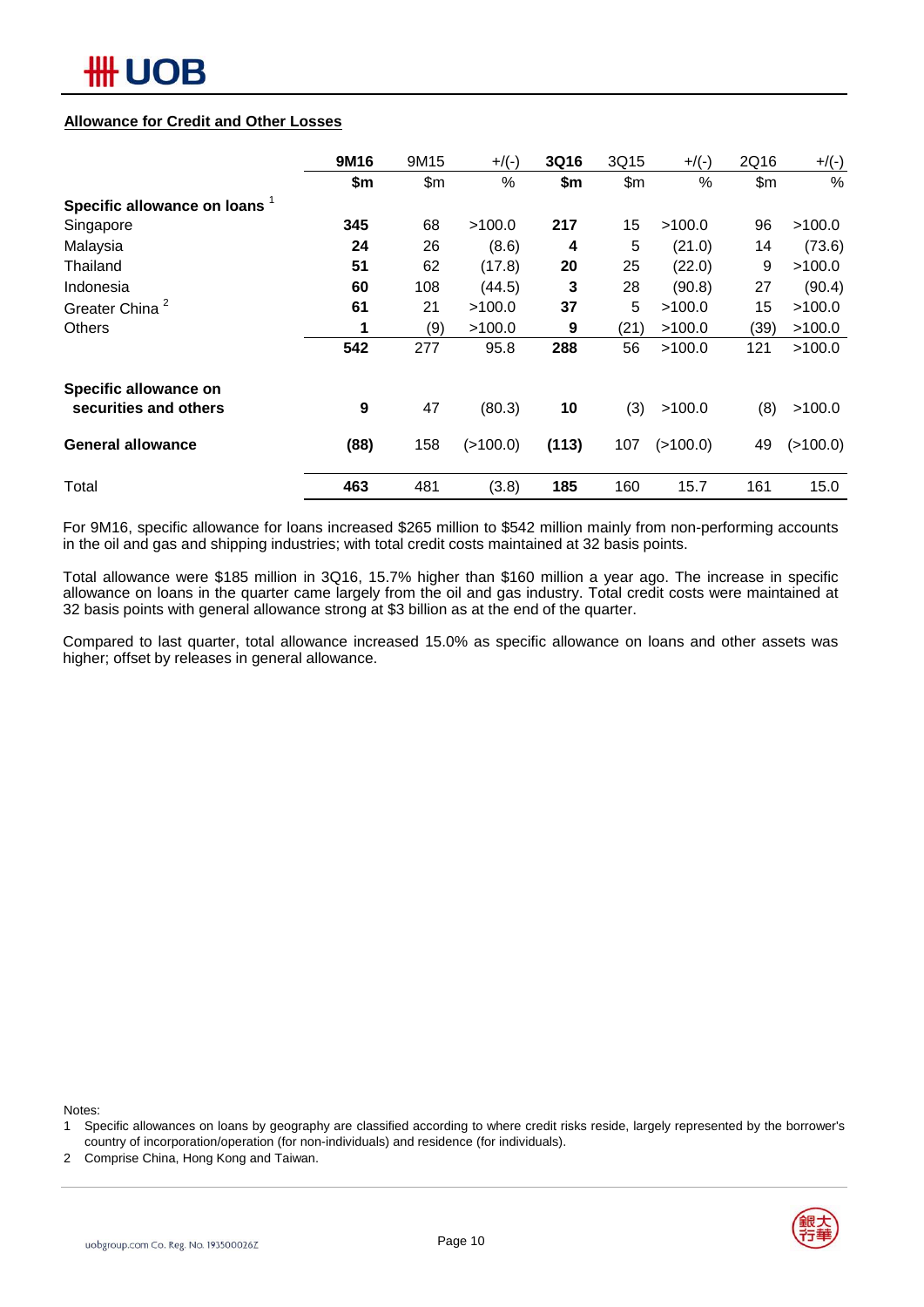# ₩ UOB

|--|

|                                                          | Sep-16  | Jun-16       | Dec-15         | Sep-15  |
|----------------------------------------------------------|---------|--------------|----------------|---------|
|                                                          | \$m     | $\mathsf{m}$ | $\mathsf{S}$ m | \$m     |
| Gross customer loans                                     | 217,395 | 212,281      | 207,371        | 203,228 |
| Less: Specific allowance                                 | 975     | 770          | 773            | 712     |
| General allowance                                        | 2,954   | 3,067        | 2,987          | 2,928   |
| Net customer loans                                       | 213,465 | 208,444      | 203,611        | 199,587 |
| <b>By industry</b>                                       |         |              |                |         |
| Transport, storage and communication                     | 9,357   | 8,897        | 10,019         | 9,943   |
| Building and construction                                | 50,514  | 48,761       | 45,211         | 43,616  |
| Manufacturing                                            | 16,185  | 16,703       | 15,803         | 15,622  |
| Financial institutions, investment and holding companies | 14,673  | 11,778       | 14,282         | 14,088  |
| General commerce                                         | 28,275  | 27,857       | 28,302         | 29,369  |
| Professionals and private individuals                    | 26,414  | 26,599       | 25,950         | 25,533  |
| Housing loans                                            | 59,981  | 59,272       | 56,385         | 54,915  |
| <b>Others</b>                                            | 11,996  | 12,414       | 11,419         | 10,143  |
| Total (gross)                                            | 217,395 | 212,281      | 207,371        | 203,228 |
| <b>By currency</b>                                       |         |              |                |         |
| Singapore dollar                                         | 110,481 | 111,119      | 108,323        | 106,611 |
| US dollar                                                | 40,463  | 37,589       | 35,953         | 35,776  |
| Malaysian ringgit                                        | 23,168  | 23,240       | 22,375         | 21,383  |
| Thai baht                                                | 11,630  | 11,146       | 10,935         | 10,594  |
| Indonesian rupiah                                        | 5,329   | 5,101        | 5,157          | 4,586   |
| Others                                                   | 26,324  | 24,085       | 24,628         | 24,278  |
| Total (gross)                                            | 217,395 | 212,281      | 207,371        | 203,228 |
| By maturity                                              |         |              |                |         |
| Within 1 year                                            | 78,965  | 76,103       | 70,864         | 72,404  |
| Over 1 year but within 3 years                           | 44,208  | 41,482       | 40,335         | 38,091  |
| Over 3 years but within 5 years                          | 26,115  | 27,471       | 26,194         | 23,892  |
| Over 5 years                                             | 68,107  | 67,224       | 69,979         | 68,841  |
| Total (gross)                                            | 217,395 | 212,281      | 207,371        | 203,228 |
| By geography $1$                                         |         |              |                |         |
| Singapore                                                | 120,388 | 119,891      | 116,087        | 114,260 |
| Malaysia                                                 | 25,658  | 25,400       | 24,605         | 23,658  |
| Thailand                                                 | 12,362  | 11,643       | 11,481         | 11,151  |
| Indonesia                                                | 11,631  | 11,389       | 11,543         | 10,796  |
| <b>Greater China</b>                                     | 26,120  | 24,376       | 25,217         | 25,064  |
| <b>Others</b>                                            | 21,237  | 19,582       | 18,438         | 18,300  |
| Total (gross)                                            | 217,395 | 212,281      | 207,371        | 203,228 |

Gross customer loans grew 7.0% from a year ago and 2.4% over the previous quarter to \$217 billion as at 30 September 2016.

The customer loan base from Singapore rose 5.4% year-on-year and 0.4% quarter-on-quarter to \$120 billion. In constant currency terms, overseas registered a strong growth from a year ago.

Note:

1 Loans by geography are classified according to where credit risks reside, largely represented by the borrower's country of incorporation/operation (for non-individuals) and residence (for individuals).

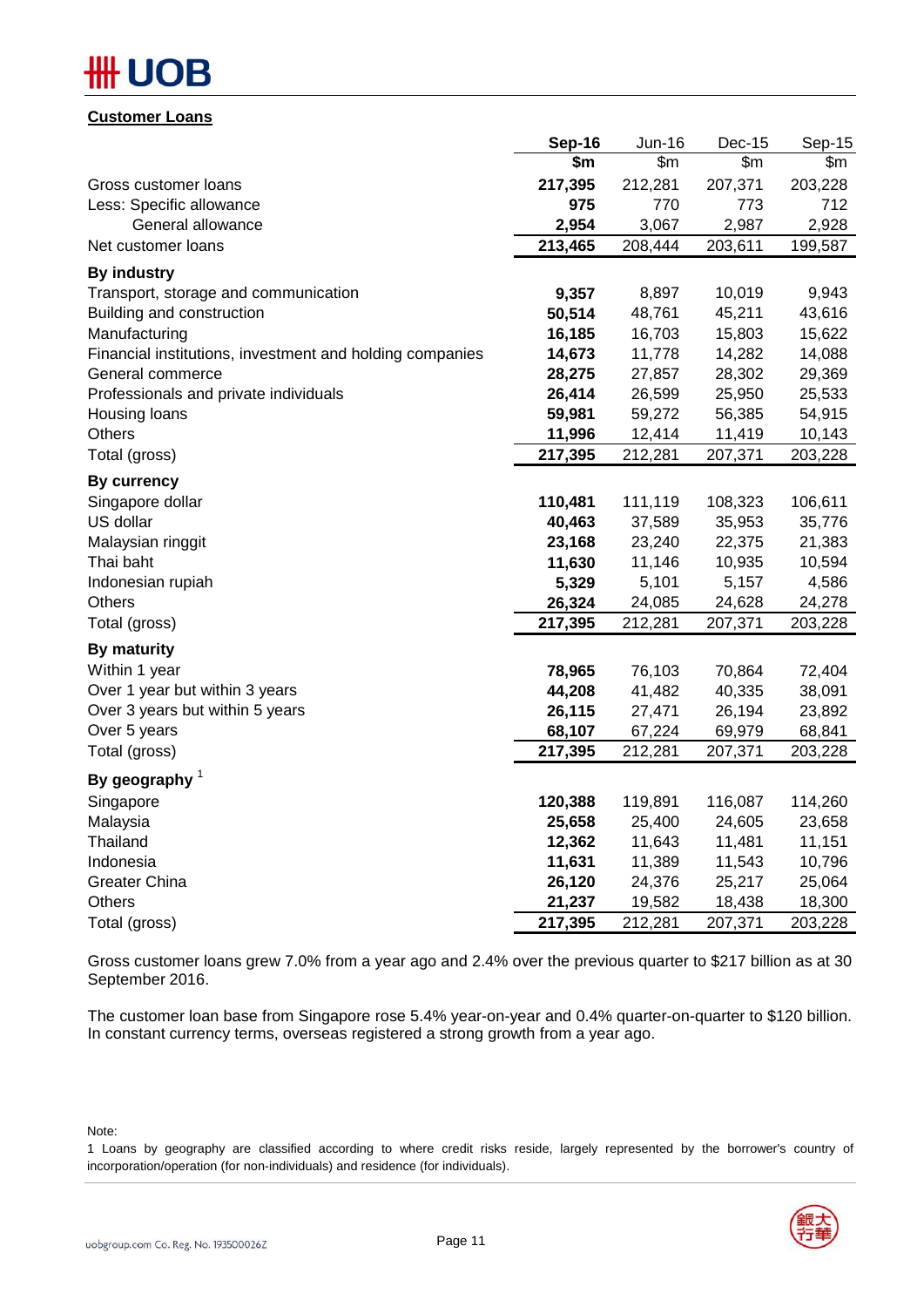

#### **Non-Performing Assets**

|                                                                              |            | Sep-16       |            | <b>Jun-16</b> |            | Dec-15       |            | Sep-15       |
|------------------------------------------------------------------------------|------------|--------------|------------|---------------|------------|--------------|------------|--------------|
|                                                                              |            | \$m          |            | \$m\$         |            | \$m\$        |            | \$m\$        |
| Loans ("NPL")                                                                |            | 3,496        |            | 3,056         |            | 2,882        |            | 2,551        |
| Debt securities and others                                                   |            | 136          |            | 108           |            | 184          |            | 186          |
| Non-Performing Assets ("NPA")                                                |            | 3,632        |            | 3,164         |            | 3,066        |            | 2,737        |
| By grading                                                                   |            |              |            |               |            |              |            |              |
| Substandard                                                                  |            | 2,500        |            | 2,284         |            | 2,255        |            | 1,956        |
| Doubtful                                                                     |            | 517          |            | 350           |            | 160          |            | 146          |
| Loss                                                                         |            | 615          |            | 530           |            | 651          |            | 635          |
| Total                                                                        |            | 3,632        |            | 3,164         |            | 3,066        |            | 2,737        |
| <b>By security</b>                                                           |            |              |            |               |            |              |            |              |
| Secured by collateral type:                                                  |            |              |            |               |            |              |            |              |
| Properties                                                                   |            | 1,207        |            | 1,179         |            | 1,145        |            | 1,082        |
| Shares and debentures<br><b>Fixed deposits</b>                               |            | 9<br>6       |            | 10<br>6       |            | 26<br>6      |            | 26<br>6      |
| Others $1$                                                                   |            | 804          |            | 713           |            | 520          |            | 389          |
|                                                                              |            | 2,026        |            | 1,908         |            | 1,697        |            | 1,503        |
| Unsecured                                                                    |            | 1,606        |            | 1,256         |            | 1,369        |            | 1,234        |
| Total                                                                        |            | 3,632        |            | 3,164         |            | 3,066        |            | 2,737        |
| By ageing                                                                    |            |              |            |               |            |              |            |              |
| Current                                                                      |            | 452          |            | 497           |            | 462          |            | 457          |
| Within 90 days                                                               |            | 453          |            | 289           |            | 370          |            | 204          |
| Over 90 to 180 days<br>Over 180 days                                         |            | 676<br>2,051 |            | 813<br>1,565  |            | 417<br>1,817 |            | 347<br>1,730 |
| Total                                                                        |            | 3,632        |            | 3,164         |            | 3,066        |            | 2,737        |
|                                                                              |            |              |            |               |            |              |            |              |
| <b>Total Allowance</b>                                                       |            |              |            |               |            |              |            |              |
| Specific                                                                     |            | 1,063        |            | 849           |            | 934          |            | 876          |
| General                                                                      |            | 2,983        |            | 3,096         |            | 3,074        |            | 3,028        |
| Total                                                                        |            | 4,046        |            | 3,945         |            | 4,008        |            | 3,904        |
|                                                                              |            | <b>NPL</b>   |            | <b>NPL</b>    |            | <b>NPL</b>   |            | <b>NPL</b>   |
|                                                                              | <b>NPL</b> | ratio        | <b>NPL</b> | ratio         | <b>NPL</b> | ratio        | <b>NPL</b> | ratio        |
|                                                                              | \$m        | $\%$         | \$m\$      | $\%$          | \$m\$      | $\%$         | \$m        | $\%$         |
| <b>NPL by industry</b>                                                       |            |              |            |               |            |              |            |              |
| Transport, storage and communication                                         | 1,063      | 11.4         | 917        | 10.3          | 977        | 9.8          | 825        | 8.3          |
| Building and construction                                                    | 179        | 0.4          | 209        | 0.4           | 250        | 0.6          | 244        | 0.6          |
| Manufacturing                                                                | 298        | 1.8          | 288        | 1.7           | 287        | 1.8          | 208        | 1.3          |
| Financial institutions, investment and holding companies<br>General commerce | 77         | 0.5          | 73         | 0.6<br>2.2    | 102        | 0.7          | 103        | 0.7          |
|                                                                              | 643<br>304 | 2.3<br>$1.2$ | 610        | 1.1           | 388<br>287 | 1.4          | 309<br>289 | 1.1          |
| Professionals and private individuals                                        | 601        | 1.0          | 286<br>563 |               | 550        | 1.1<br>1.0   | 532        | 1.1<br>1.0   |
| Housing loans<br>Others                                                      | 331        | 2.8          | 110        | 0.9<br>0.9    | 41         | 0.4          | 41         | 0.4          |
| Total                                                                        | 3,496      | 1.6          | 3,056      | 1.4           | 2,882      | 1.4          | 2,551      | 1.3          |
|                                                                              |            |              |            |               |            |              |            |              |

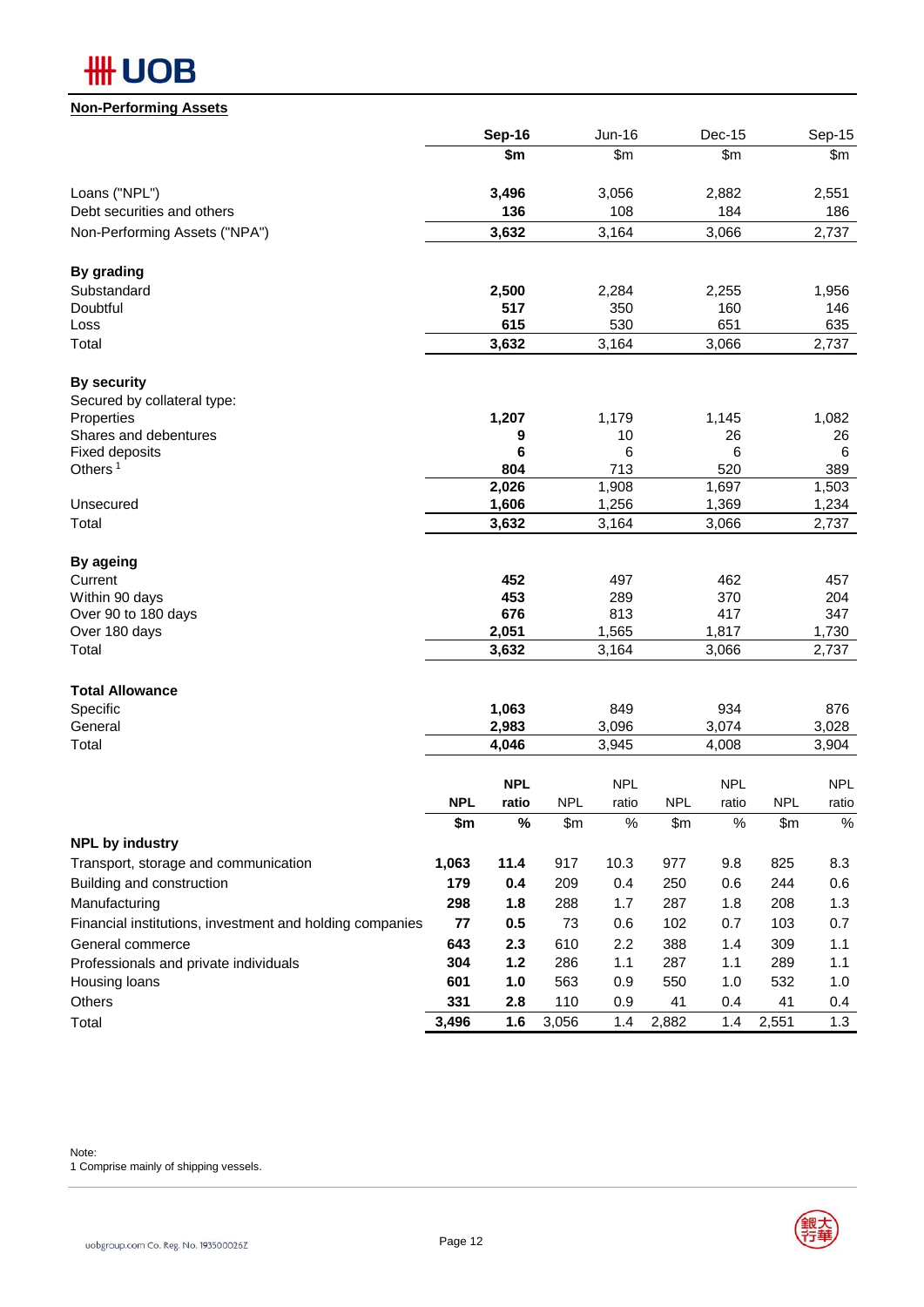### **#H UOB**

#### **Non-Performing Assets** *(cont'd)*

|                            |                |            |                 |                | <b>Total allowance</b> |
|----------------------------|----------------|------------|-----------------|----------------|------------------------|
|                            |                | <b>NPL</b> | <b>Specific</b> | as a % of      | as a % of              |
|                            | <b>NPA/NPL</b> | ratio      | allowance       | <b>NPA/NPL</b> | unsecured NPA/NPL      |
| NPL by geography $1$       | \$m            | $\%$       | \$m             | $\%$           | $\%$                   |
| Singapore                  |                |            |                 |                |                        |
| <b>Sep-16</b>              | 1,614          | $1.3$      | 438             | 157.5          | 362.6                  |
| <b>Jun-16</b>              | 1,395          | 1.2        | 297             | 180.9          | 479.8                  |
| Dec-15                     | 1,116          | 1.0        | 258             | 220.3          | 646.8                  |
| Sep-15                     | 1,046          | 0.9        | 238             | 233.2          | 715.2                  |
| Malaysia                   |                |            |                 |                |                        |
| Sep-16                     | 466            | 1.8        | 57              | 108.6          | 404.8                  |
| <b>Jun-16</b>              | 451            | 1.8        | 61              | 114.6          | 497.1                  |
| Dec-15                     | 386            | 1.6        | 58              | 125.1          | 525.0                  |
| Sep-15                     | 378            | 1.6        | 70              | 125.1          | 446.2                  |
| Thailand                   |                |            |                 |                |                        |
| <b>Sep-16</b>              | 293            | 2.4        | 105             | 119.1          | 314.4                  |
| <b>Jun-16</b>              | 264            | 2.3        | 93              | 121.2          | 323.2                  |
| Dec-15                     | 249            | 2.2        | 91              | 121.7          | 312.4                  |
| Sep-15                     | 238            | 2.1        | 86              | 120.6          | 312.0                  |
| Indonesia                  |                |            |                 |                |                        |
| <b>Sep-16</b>              | 565            | 4.9        | 173             | 40.5           | 106.0                  |
| <b>Jun-16</b>              | 564            | 5.0        | 173             | 40.6           | 119.9                  |
| Dec-15                     | 569            | 4.9        | 175             | 39.9           | 110.2                  |
| Sep-15                     | 372            | 3.4        | 142             | 47.0           | 121.5                  |
|                            |                |            |                 |                |                        |
| Greater China              |                |            |                 |                |                        |
| Sep-16                     | 303            | $1.2$      | 114             | 69.0           | 142.2                  |
| <b>Jun-16</b>              | 176            | 0.7        | 76              | 97.7           | 167.0                  |
| Dec-15                     | 218            | 0.9        | 97              | 87.2           | 131.0                  |
| Sep-15                     | 166            | 0.7        | 79              | 99.4           | 161.8                  |
| Others                     |                |            |                 |                |                        |
| Sep-16                     | 255            | $1.2$      | 88              | 36.9           | 53.1                   |
| <b>Jun-16</b>              | 206            | 1.1        | 70              | 36.4           | 57.3                   |
| Dec-15                     | 344            | 1.9        | 94              | 28.8           | 36.5                   |
| Sep-15                     | 351            | 1.9        | 97              | 28.8           | 37.5                   |
| <b>Group NPL</b>           |                |            |                 |                |                        |
| Sep-16                     | 3,496          | 1.6        | 975             | 112.4          | 266.0                  |
| <b>Jun-16</b>              | 3,056          | 1.4        | 770             | 125.6          | 332.5                  |
| Dec-15                     | 2,882          | 1.4        | 773             | 130.5          | 315.7                  |
| Sep-15                     | 2,551          | 1.3        | 712             | 142.7          | 345.4                  |
| Debt securities and others |                |            |                 |                |                        |
| <b>Sep-16</b>              | 136            |            | 88              | 85.7           | 90.3                   |
| Jun-16                     | 108            |            | 79              | 99.5           | 105.4                  |
| Dec-15                     | 184            |            | 161             | 134.8          | 139.3                  |
| Sep-15                     | 186            |            | 164             | 141.9          | 146.7                  |
| <b>Group NPA</b>           |                |            |                 |                |                        |
| <b>Sep-16</b>              | 3,632          |            | 1,063           | 111.4          | 251.9                  |
| Jun-16                     | 3,164          |            | 849             | 124.7          | 314.1                  |
| Dec-15                     | 3,066          |            | 934             | 130.7          | 292.8                  |
| Sep-15                     | 2,737          |            | 876             | 142.6          | 316.4                  |

Non-performing loan ("NPL") ratio was 1.6% as at 30 September 2016. The increase in NPLs over the previous quarter was mainly from oil and gas industry. NPL coverage remained strong at 112.4% or 266.0% after taking collateral into account.

Group NPL increased 37.0% from a year ago to \$3.50 billion attributable to new NPLs from the oil and gas and shipping industries. As compared to the previous quarter, Group NPLs increase of \$440 million was from similar industries.

Note:

1 Non-performing loans by geography are classified according to where credit risks reside, largely represented by the borrower's country of incorporation/operation (for non-individuals) and residence (for individuals).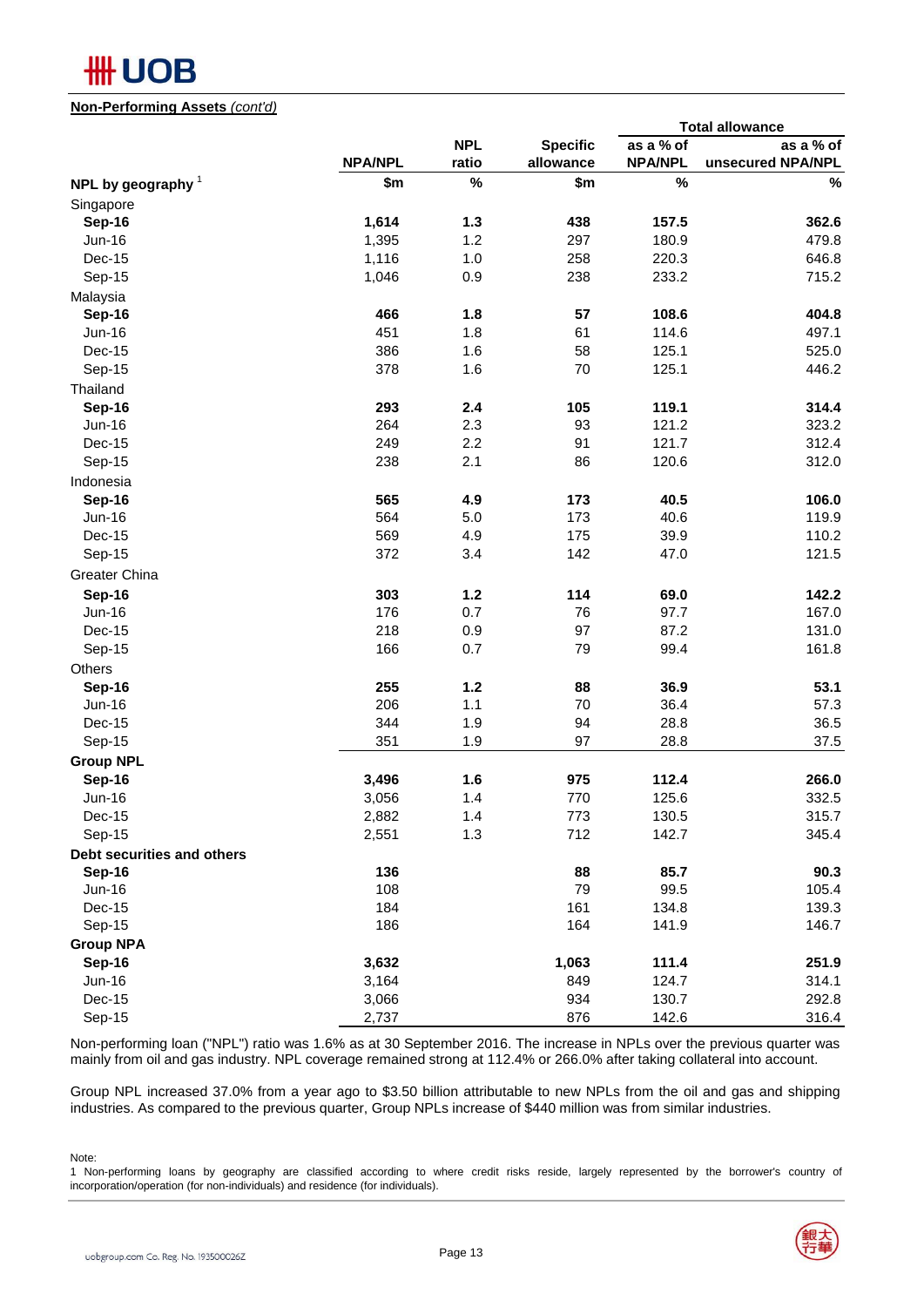# **OB**

#### **Customer Deposits**

|                                         | <b>Sep-16</b> | Jun-16  | Dec-15  | Sep-15  |
|-----------------------------------------|---------------|---------|---------|---------|
|                                         | \$m           | \$m\$   | \$m\$   | \$m\$   |
| By product                              |               |         |         |         |
| <b>Fixed deposits</b>                   | 130,724       | 130,953 | 125,486 | 134,536 |
| Savings deposits                        | 59,271        | 57,756  | 55,966  | 54,340  |
| <b>Current accounts</b>                 | 52,401        | 49,778  | 51,221  | 48,582  |
| <b>Others</b>                           | 8,601         | 9,665   | 7,852   | 7,172   |
| Total                                   | 250,999       | 248,153 | 240,524 | 244,630 |
| By maturity                             |               |         |         |         |
| Within 1 year                           | 242,339       | 239,917 | 234,414 | 237,822 |
| Over 1 year but within 3 years          | 6,704         | 5,984   | 4,130   | 4,908   |
| Over 3 years but within 5 years         | 954           | 1,015   | 723     | 603     |
| Over 5 years                            | 1,001         | 1,237   | 1,258   | 1,297   |
| Total                                   | 250,999       | 248,153 | 240,524 | 244,630 |
| By currency                             |               |         |         |         |
| Singapore dollar                        | 120,614       | 118,386 | 115,650 | 118,000 |
| US dollar                               | 58,481        | 58,948  | 54,236  | 59,269  |
| Malaysian ringgit                       | 25,354        | 25,328  | 24,122  | 23,627  |
| Thai baht                               | 12,336        | 11,986  | 11,782  | 10,967  |
| Indonesian rupiah                       | 5,428         | 5,160   | 5,252   | 4,756   |
| Others                                  | 28,786        | 28,345  | 29,483  | 28,011  |
| Total                                   | 250,999       | 248,153 | 240,524 | 244,630 |
| Group Loan/Deposit ratio (%)            | 85.0          | 84.0    | 84.7    | 81.6    |
| Singapore dollar Loan/Deposit ratio (%) | 89.7          | 91.9    | 91.7    | 88.4    |
| US dollar Loan/Deposit ratio (%)        | 68.3          | 63.1    | 65.6    | 59.8    |

Customer deposits grew steadily by 2.6% year-on-year and 1.1% quarter-on-quarter to \$251 billion, led mainly by the growth in Singapore dollar deposits.

As at 30 September 2016, the Group's loan-to-deposit ratio and Singapore dollar loan-to-deposit ratio stayed healthy at 85.0% and 89.7% respectively.

#### **Debts Issued**

|                               | Sep-16 | $Jun-16$ | $Dec-15$ | $Sep-15$      |
|-------------------------------|--------|----------|----------|---------------|
|                               | \$m    | \$m      | \$m      | $\mathsf{Sm}$ |
| <b>Unsecured</b>              |        |          |          |               |
| Subordinated debts            | 5,769  | 4,806    | 4.878    | 4,903         |
| Commercial papers             | 7,688  | 8.230    | 9,666    | 8,851         |
| Fixed and floating rate notes | 3,479  | 3,559    | 3,785    | 3,795         |
| <b>Others</b>                 | 1,690  | 1,536    | 1,959    | 2,300         |
| <b>Secured</b>                |        |          |          |               |
| Covered bonds                 | 762    | 747      |          |               |
| Total                         | 19,388 | 18,878   | 20,288   | 19,849        |
| Due within 1 year             | 10,048 | 10,560   | 12,143   | 11,325        |
| Due after 1 year              | 9,340  | 8,318    | 8,146    | 8,524         |
| Total                         | 19,388 | 18,878   | 20,288   | 19,849        |
|                               |        |          |          |               |

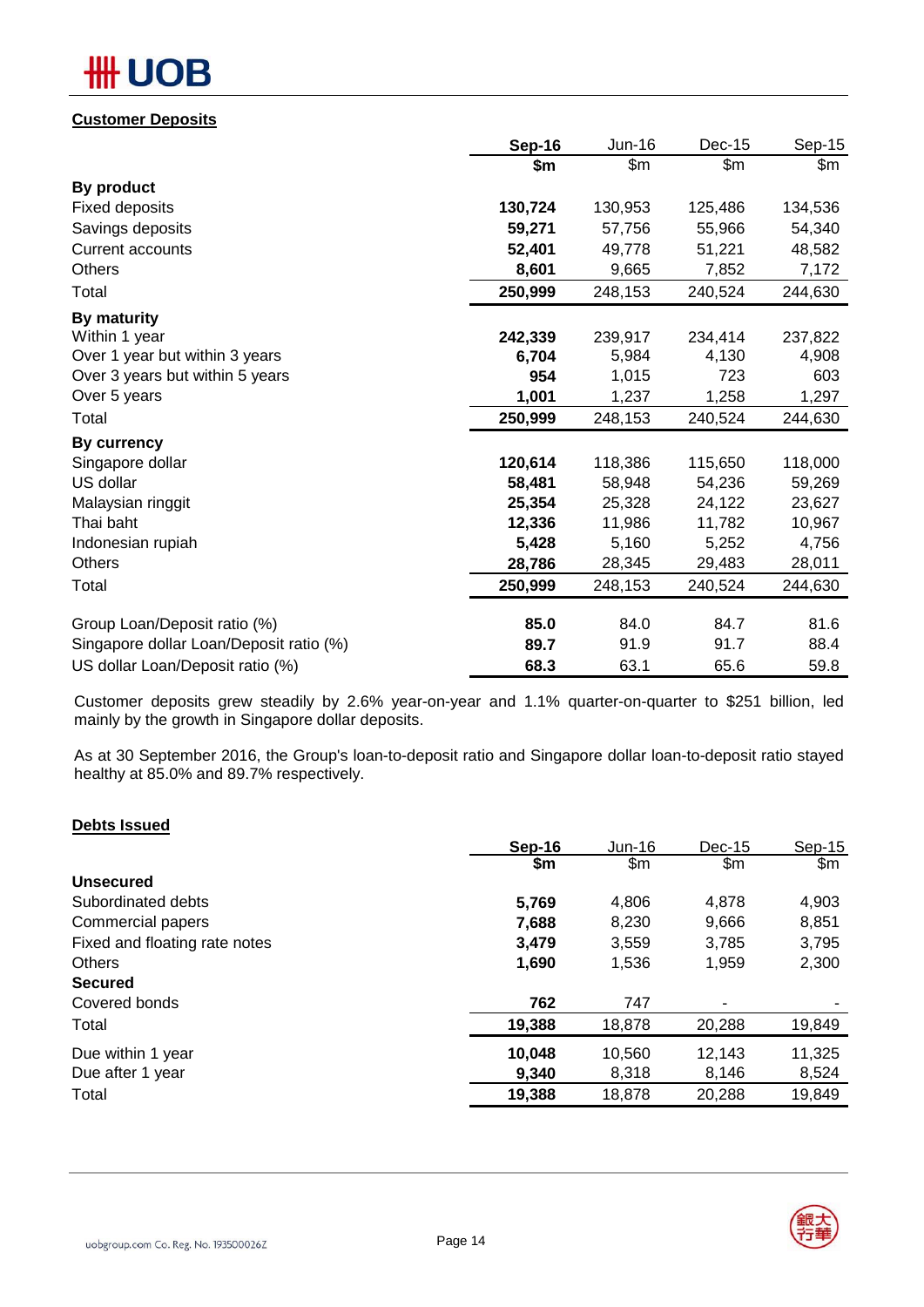

#### **Shareholders' Equity**

|                                                    | Sep-16    | Jun-16 | $Dec-15$ | $Sep-15$ |
|----------------------------------------------------|-----------|--------|----------|----------|
|                                                    | <b>Sm</b> | \$m    | \$m      | \$m      |
| Shareholders' equity                               | 32,418    | 31.279 | 30.768   | 30.206   |
| Add: Revaluation surplus                           | 4.369     | 4.359  | 4.357    | 4.231    |
| Shareholders' equity including revaluation surplus | 36.786    | 35,637 | 35,126   | 34,436   |

Shareholders' equity rose 7.3% from a year ago to \$32.4 billion as at 30 September 2016 largely led by higher retained earnings and an increase in share capital arising from strong take-up rate for scrip dividend. Compared with 2Q16, shareholders' equity was 3.6% higher due to higher share capital, available-for-sale reserves and retained earnings.

As at 30 September 2016, revaluation surplus of \$4.37 billion relating to the Group's properties, is not recognised in the financial statements.

#### **Changes in Issued Shares of the Bank**

|                                             | <b>Number of shares</b> |           |             |           |  |  |  |
|---------------------------------------------|-------------------------|-----------|-------------|-----------|--|--|--|
|                                             | 9M16                    | 9M15      | <b>3Q16</b> | 3Q15      |  |  |  |
|                                             | '000                    | '000      | '000        | '000      |  |  |  |
| <b>Ordinary shares</b>                      |                         |           |             |           |  |  |  |
| Balance at beginning of period              | 1,614,544               | 1,614,544 | 1,619,570   | 1,614,544 |  |  |  |
| Issue of shares under scrip dividend scheme | 32,422                  |           | 27,396      |           |  |  |  |
| Balance at end of period                    | 1,646,966               | 1,614,544 | 1,646,966   | 1,614,544 |  |  |  |
| <b>Treasury shares</b>                      |                         |           |             |           |  |  |  |
| Balance at beginning of period              | (12, 281)               | (11, 857) | (12, 277)   | (12, 271) |  |  |  |
| Share buyback - held in treasury            |                         | (812)     |             |           |  |  |  |
| Issue of shares under share-based           |                         |           |             |           |  |  |  |
| compensation plans                          | 482                     | 412       | 478         | 14        |  |  |  |
| Balance at end of period                    | (11, 799)               | (12, 257) | (11, 799)   | (12, 257) |  |  |  |
| Ordinary shares net of treasury shares      | 1,635,167               | 1,602,287 | 1,635,167   | 1,602,287 |  |  |  |

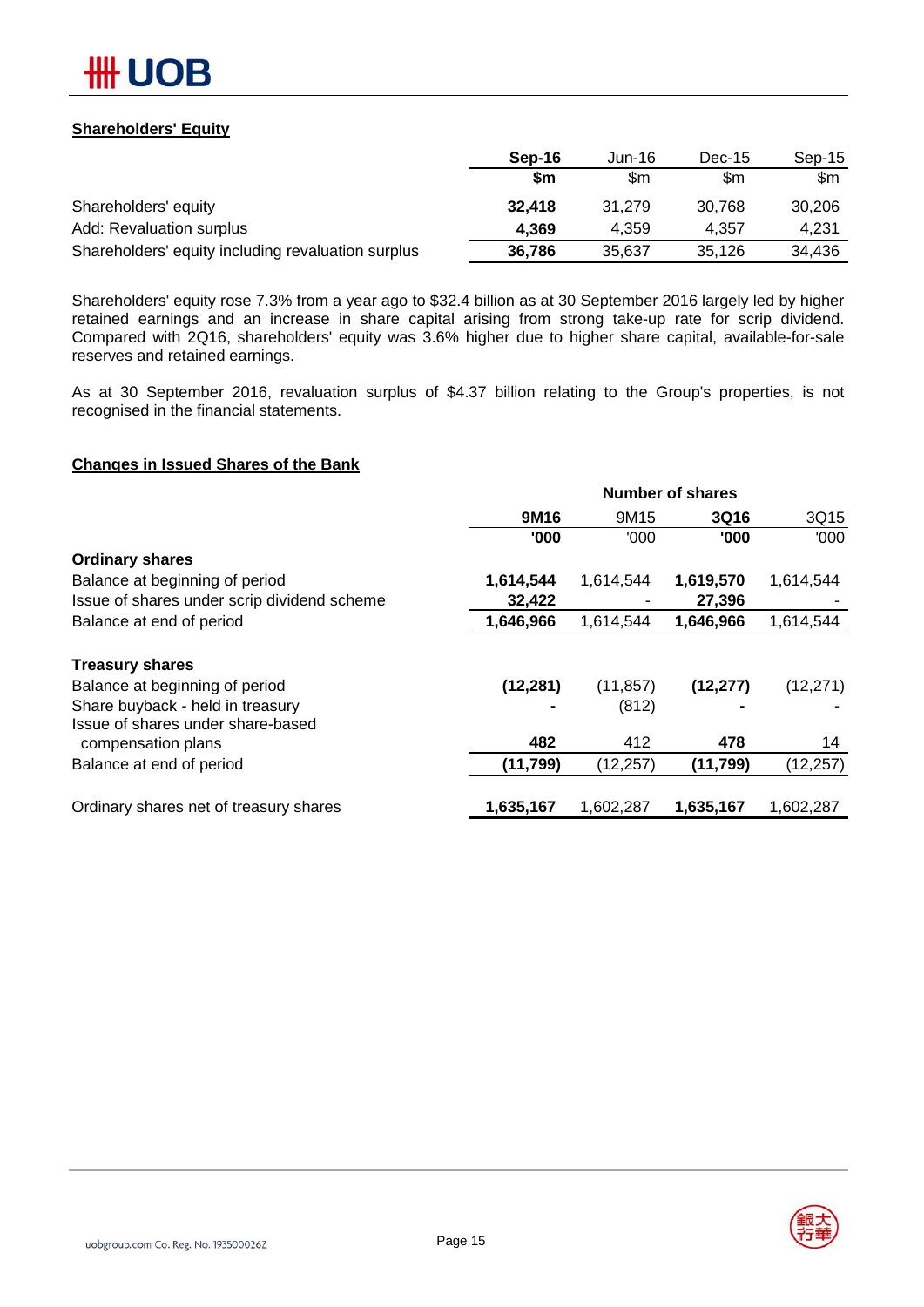

#### **Performance by Business Segment**

Segmental reporting is prepared based on the Group's internal organisational structure. The Banking Group is organised into three major business segments – Group Retail, Group Wholesale Banking and Global Markets. Others segment includes non-banking activities and corporate functions.

Due to business reorganisations during the year, Investment Management and Central Treasury (previously included in Global Markets and Investment Management) are now reported under the Others segment.

Comparative segment information for prior periods had been restated to be consistent with the current period's segment definition.

#### **Group Retail ("GR")**

GR segment covers personal and small enterprise customers.

Customers have access to a diverse range of products and services, including deposits, insurance, card, wealth management, investment, loan and trade financing products which are available across the Group's global branch network.

Profit before tax increased 20% to \$1,231 million in 9M16 from a year ago. The double-digit growth was supported by higher net interest income on healthy loan growth but partly offset by lower fee income from wealth management products. Operating expenses were relatively flat. Compared to 3Q15 and 2Q16, profit before tax increased to \$433 million led by higher net interest income.

#### **Group Wholesale Banking ("GWB")**

GWB encompasses corporate and institutional client segments which include medium and large enterprises, local corporations, multi-national corporations, financial institutions, government-linked entities, financial sponsors and property funds.

GWB provides customers with a broad range of products and services, including financing, trade services, cash management, capital markets solutions and advisory, treasury products and bank notes.

Profit before tax was \$1,610 million in 9M16, 9% lower than a year ago due to higher allowance for credit and other losses, largely from shipping and oil and gas sectors. Operating income grew 5% to \$2,630 million driven by higher net interest income from increased loan volume but offset by declining short term interest rate in Singapore. Total expenses rose 5% to \$595 million on continued investment in product capabilities and hiring of new talents as the business expanded regionally. Compared to 3Q15 and 2Q16, profit before tax declined to \$427 million as higher operating income was offset by allowance for credit and other losses.

#### **Global Markets ("GM")**

GM provides a comprehensive suite of treasury products and services across multi asset classes which includes foreign exchange, interest rate, credit, commodities, equities and structured investment products to help customers manage market risks and volatility. GM also engages in market making activities and management of funding and liquidity.

Income from products and services offered to customers of Group Retail and Group Wholesale Banking are reflected in the respective client segments.

Profit before tax increased 3% to \$197 million in 9M16 as compared to a year ago. Operating income rose 8% to \$415 million, driven by higher gains on debt securities and market making activities from favourable positioning, while net interest income affected by higher cost of funding. Operating expenses increased 15% to \$222 million, primarily from higher revenue related expenses and investments in staff and product capabilities. Compared to 3Q15, profit before tax declined 18% to \$67 million, mainly due to lower interest income on debt securities. Profit before tax increased 5% from last quarter due to lower expenses offset by lower gain on debt securities.

#### **Others**

Others segment includes corporate support functions and decisions not attributable to business segments mentioned above and other activities, which comprises property, insurance and investment management.

Other segment recorded a net loss of \$181 million in 9M16, due to lower income from investments, central treasury activities and share of associates' loss. This was offset by write back of general allowance for credit and other losses. 3Q16 profit before tax of \$35 million compared to losses of \$57 million and \$110 million in 3Q15 and 2Q16 respectively due to write back of general allowance.

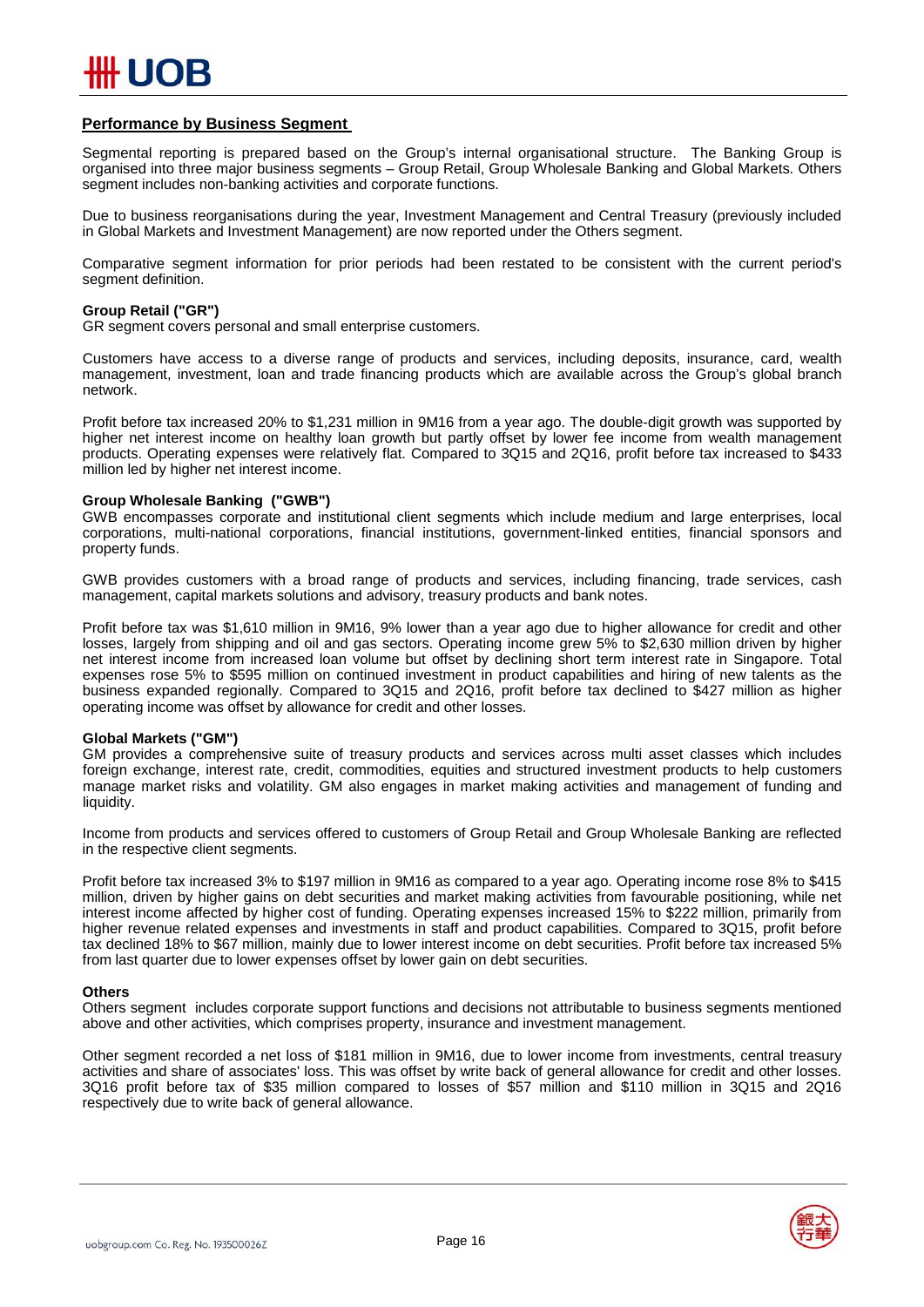### **Performance by Business Segment** <sup>1</sup> *(cont'd)*

| Selected income statement items                  | <b>GR</b> | <b>GWB</b> | <b>GM</b>      | <b>Others</b> | <b>Total</b> |
|--------------------------------------------------|-----------|------------|----------------|---------------|--------------|
|                                                  | \$m       | \$m        | \$m            | \$m           | \$m          |
| 9M16                                             |           |            |                |               |              |
| Net interest income                              | 1,807     | 1,826      | 82             | (1)           | 3,715        |
| Non-interest income                              | 888       | 804        | 333            | 293           | 2,318        |
| Operating income                                 | 2,695     | 2,630      | 415            | 292           | 6,033        |
| Operating expenses                               | (1, 336)  | (595)      | (222)          | (586)         | (2,739)      |
| Allowance for credit and other losses            | (128)     | (427)      | 4              | 88            | (463)        |
| Share of profit of associates and joint ventures |           | 2          |                | 25            | 27           |
| Profit before tax                                | 1,231     | 1,610      | 197            | (181)         | 2,857        |
| Tax                                              |           |            |                |               | (492)        |
| Profit for the financial period                  |           |            |                |               | 2,366        |
| <b>Other information:</b>                        |           |            |                |               |              |
| Capital expenditure                              | 17        | 18         | 9              | 211           | 256          |
| Depreciation of assets                           | 12        | 7          | 4              | 141           | 163          |
|                                                  |           |            |                |               |              |
| 9M15                                             |           |            |                |               |              |
| Net interest income                              | 1,575     | 1,706      | 183            | 185           | 3,649        |
| Non-interest income                              | 913       | 804        | 201            | 400           | 2,318        |
| Operating income                                 | 2,488     | 2,510      | 384            | 585           | 5,967        |
| Operating expenses                               | (1, 330)  | (568)      | (193)          | (542)         | (2,633)      |
| Allowance for credit and other losses            | (129)     | (174)      |                | (178)         | (481)        |
| Share of profit of associates and joint ventures |           | (2)        |                | 74            | 72           |
| Profit before tax                                | 1,029     | 1,766      | 191            | (61)          | 2,925        |
| Tax                                              |           |            |                |               | (495)        |
| Profit for the financial period                  |           |            |                |               | 2,430        |
| <b>Other information:</b>                        |           |            |                |               |              |
| Capital expenditure                              | 19        | 16         | 15             | 476           | 525          |
| Depreciation of assets                           | 9         | 5          | $\overline{2}$ | 119           | 135          |

Note:

1 Transfer prices between operating segments are on arm's length basis in a manner similar to transactions with third parties.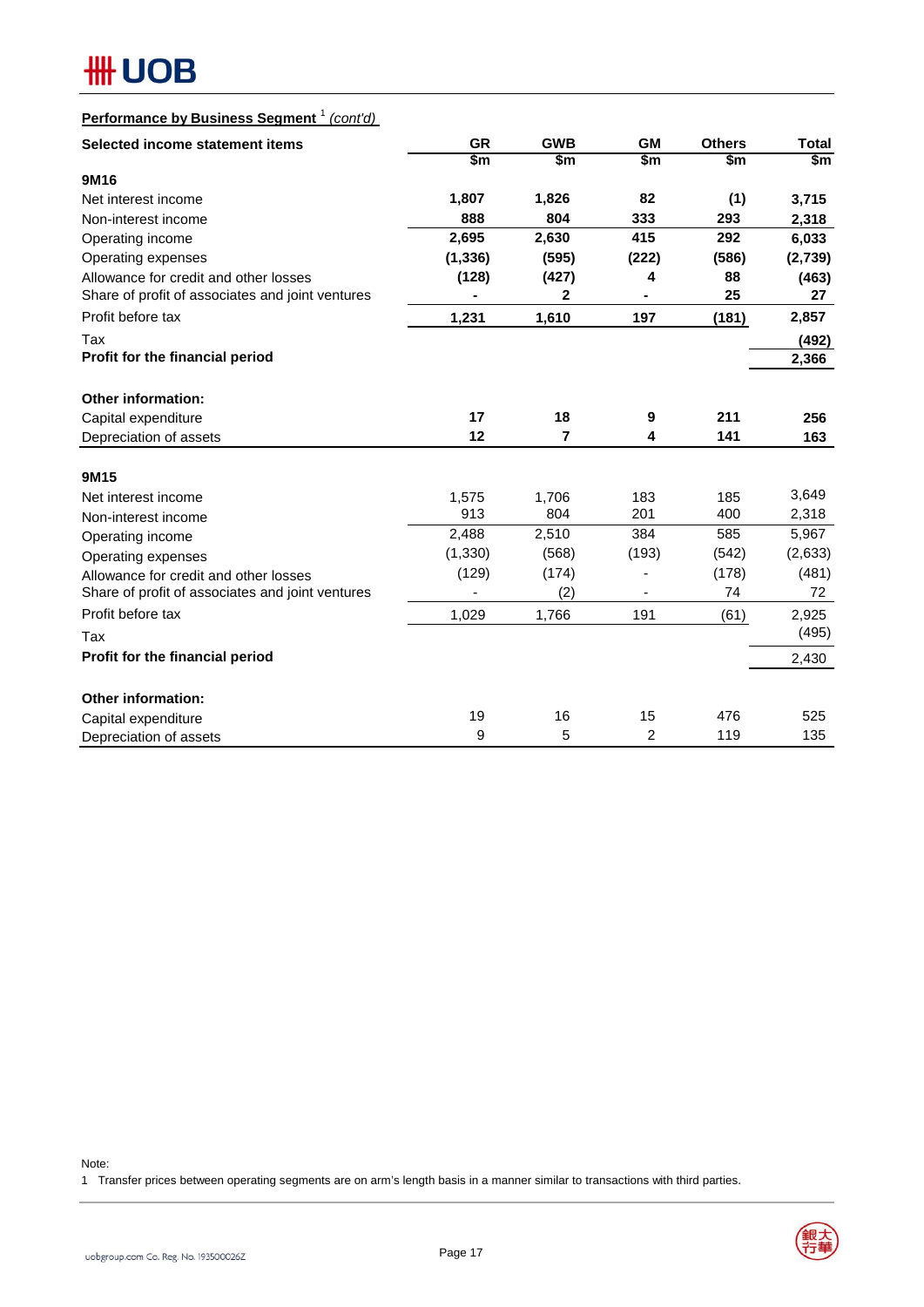### **Performance by Business Segment** <sup>1</sup> *(cont'd)*

| Selected income statement items                                                           | <b>GR</b>               | <b>GWB</b>              | <b>GM</b>           | <b>Others</b> | <b>Total</b> |  |
|-------------------------------------------------------------------------------------------|-------------------------|-------------------------|---------------------|---------------|--------------|--|
|                                                                                           | \$m                     | \$m                     | \$m                 | \$m           | \$m\$        |  |
| 3Q16                                                                                      |                         |                         |                     |               |              |  |
| Net interest income                                                                       | 615                     | 603                     | 33                  | (21)          | 1,230        |  |
| Non-interest income                                                                       | 313                     | 281                     | 100                 | 116           | 810          |  |
| Operating income                                                                          | 928                     | 884                     | 133                 | 95            | 2,040        |  |
| Operating expenses                                                                        | (452)                   | (198)                   | (70)                | (198)         | (918)        |  |
| Allowance for credit and other losses<br>Share of profit of associates and joint ventures | (43)                    | (259)<br>$\blacksquare$ | 4<br>$\blacksquare$ | 113<br>25     | (185)<br>25  |  |
|                                                                                           |                         |                         |                     |               |              |  |
| Profit before tax                                                                         | 433                     | 427                     | 67                  | 35            | 962<br>(169) |  |
| Tax                                                                                       |                         |                         |                     |               |              |  |
| Profit for the financial period                                                           |                         |                         |                     |               | 793          |  |
| <b>Other information:</b>                                                                 |                         |                         |                     |               |              |  |
| Capital expenditure                                                                       | $\overline{\mathbf{7}}$ | $\overline{\mathbf{7}}$ | $\boldsymbol{2}$    | 60            | 78           |  |
| Depreciation of assets                                                                    | 4                       | $\mathbf{2}$            | 1                   | 47            | 55           |  |
|                                                                                           |                         |                         |                     |               |              |  |
| 3Q15<br>Net interest income                                                               | 551                     | 588                     | 60                  | 36            | 1,235        |  |
| Non-interest income                                                                       | 304                     | 280                     | 91                  | 175           | 850          |  |
| Operating income                                                                          | 855                     | 868                     | 151                 | 211           | 2,085        |  |
| Operating expenses                                                                        | (448)                   | (190)                   | (69)                | (197)         | (904)        |  |
| Allowance for credit and other losses                                                     | (33)                    | (28)                    |                     | (99)          | (160)        |  |
| Share of profit of associates and joint ventures                                          |                         | (1)                     |                     | 29            | 28           |  |
| Profit before tax                                                                         | 374                     | 649                     | 82                  | (57)          | 1,049        |  |
| Tax                                                                                       |                         |                         |                     |               | (189)        |  |
| Profit for the financial period                                                           |                         |                         |                     |               | 860          |  |
|                                                                                           |                         |                         |                     |               |              |  |
| <b>Other information:</b>                                                                 |                         |                         |                     |               |              |  |
| Capital expenditure                                                                       | 8                       | 5                       | 5                   | 54            | 71           |  |
| Depreciation of assets                                                                    | 3                       | $\overline{c}$          | 1                   | 40            | 46           |  |
| <b>2Q16</b>                                                                               |                         |                         |                     |               |              |  |
| Net interest income                                                                       | 597                     | 605                     | 31                  | (22)          | 1,211        |  |
| Non-interest income                                                                       | 310                     | 259                     | 109                 | 135           | 813          |  |
| Operating income                                                                          | 907                     | 864                     | 140                 | 113           | 2,024        |  |
| Operating expenses                                                                        | (446)                   | (195)                   | (76)                | (210)         | (927)        |  |
| Allowance for credit and other losses                                                     | (42)                    | (77)                    |                     | (42)          | (161)        |  |
| Share of profit of associates and joint ventures                                          |                         | 2                       |                     | 30            | 32           |  |
| Profit before tax                                                                         | 419                     | 594                     | 64                  | (110)         | 968          |  |
| Tax                                                                                       |                         |                         |                     |               | (165)        |  |
| Profit for the financial period                                                           |                         |                         |                     |               | 803          |  |
| Other information:                                                                        |                         |                         |                     |               |              |  |
| Capital expenditure                                                                       | 5                       | 6                       | 4                   | 88            | 103          |  |
| Depreciation of assets                                                                    | 4                       | $\overline{c}$          | 1                   | 47            | 54           |  |

Note:

1 Transfer prices between operating segments are on arm's length basis in a manner similar to transactions with third parties.

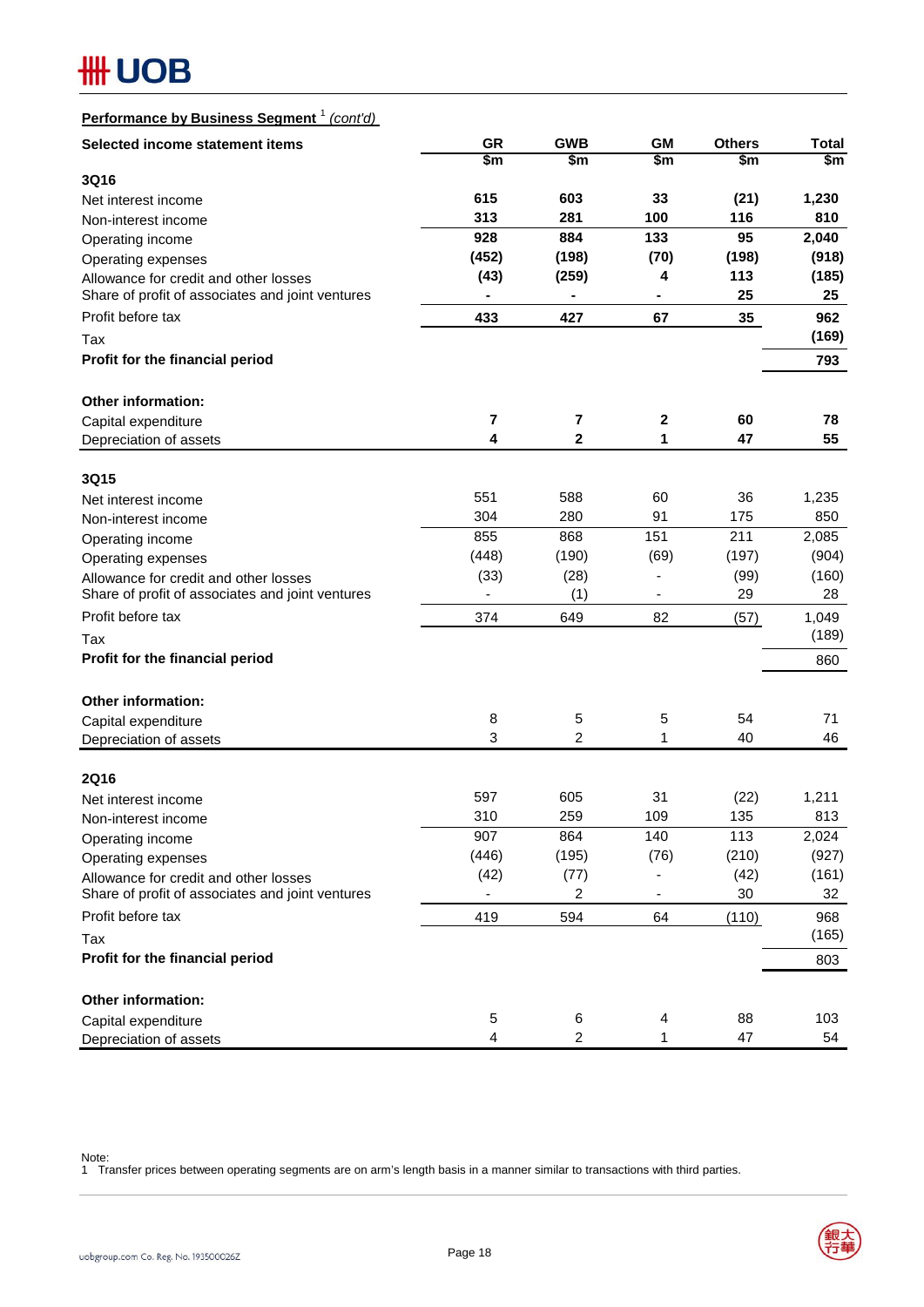### **Performance by Business Segment** <sup>1</sup> *(cont'd)*

| Selected balance sheet items                  | <b>GR</b> | <b>GWB</b> | <b>GM</b>                    | <b>Others</b> | <b>Total</b> |  |
|-----------------------------------------------|-----------|------------|------------------------------|---------------|--------------|--|
|                                               | \$m       | \$m        | $\mathsf{sm}$                | \$m           | \$m\$        |  |
| At 30 September 2016                          |           |            |                              |               |              |  |
| <b>Segment assets</b>                         | 95,565    | 142,337    | 45,246                       | 39,438        | 322,586      |  |
| Intangible assets                             | 1,318     | 2,088      | 660                          | 81            | 4,147        |  |
| Investment in associates and joint ventures   |           | 43         |                              | 1,050         | 1,094        |  |
| <b>Total assets</b>                           | 96,883    | 144,468    | 45,906                       | 40,569        | 327,826      |  |
| <b>Segment liabilities</b>                    | 123,836   | 127,083    | 27,258                       | 17,066        | 295,243      |  |
| <b>Other information:</b>                     |           |            |                              |               |              |  |
| Gross customer loans                          | 95,347    | 121,873    | 167                          | 8             | 217,395      |  |
| Non-performing assets                         | 1,055     | 2,556      | 16                           | 5             | 3,632        |  |
| At 30 June 2016                               |           |            |                              |               |              |  |
| <b>Segment assets</b>                         | 94,336    | 136,566    | 50,112                       | 35,393        | 316,408      |  |
| Intangible assets                             | 1,317     | 2,086      | 659                          | 81            | 4,143        |  |
| Investment in associates and joint ventures   |           | 42         | $\qquad \qquad \blacksquare$ | 1,039         | 1,081        |  |
| <b>Total assets</b>                           | 95,652    | 138,695    | 50,772                       | 36,513        | 321,632      |  |
| <b>Segment liabilities</b>                    | 120,938   | 126,291    | 24,509                       | 18,455        | 290,193      |  |
| <b>Other information:</b>                     |           |            |                              |               |              |  |
| Gross customer loans                          | 94,200    | 118,036    | 37                           | 8             | 212,281      |  |
| Non-performing assets                         | 987       | 2,117      | 17                           | 44            | 3,164        |  |
|                                               |           |            |                              |               |              |  |
| At 30 September 2015<br><b>Segment assets</b> | 88,793    | 133,840    | 58,958                       | 36,526        | 318,118      |  |
| Intangible assets                             | 1,319     | 2,090      | 660                          | 69            | 4,138        |  |
| Investment in associates and joint ventures   | ٠         | 8          |                              | 1,094         | 1,101        |  |
| <b>Total assets</b>                           | 90,112    | 135,938    | 59,618                       | 37,689        | 323,357      |  |
|                                               |           |            |                              |               |              |  |
| <b>Segment liabilities</b>                    | 113,206   | 133,595    | 29,581                       | 16,613        | 292,994      |  |
| <b>Other information:</b>                     |           |            |                              |               |              |  |
| Gross customer loans                          | 88,652    | 114,552    | 16                           | 9             | 203,228      |  |
| Non-performing assets                         | 903       | 1,739      | 16                           | 80            | 2,737        |  |

Note:

1 Transfer prices between operating segments are on arm's length basis in a manner similar to transactions with third parties.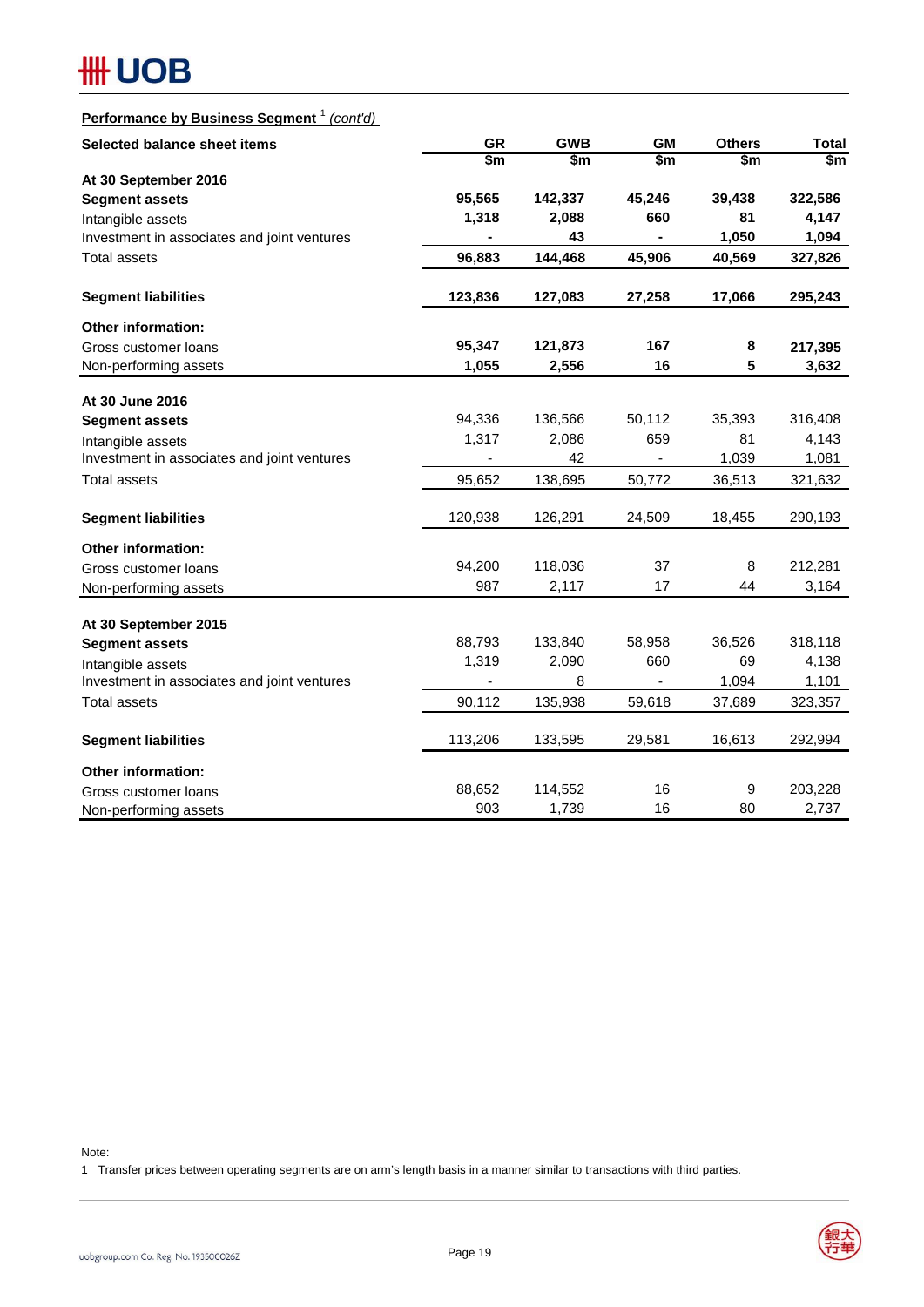

#### **Performance by Geographical Segment** <sup>1</sup>

|                               | 9M16  | 9M15  | 3Q16  | 3Q15  | 2Q16  |
|-------------------------------|-------|-------|-------|-------|-------|
|                               | \$m   | \$m\$ | \$m   | \$m\$ | \$m\$ |
| <b>Total operating income</b> |       |       |       |       |       |
| Singapore                     | 3,472 | 3,441 | 1,149 | 1,219 | 1,182 |
| Malaysia                      | 742   | 758   | 250   | 251   | 241   |
| Thailand                      | 610   | 591   | 214   | 208   | 203   |
| Indonesia                     | 353   | 299   | 120   | 108   | 121   |
| Greater China                 | 475   | 524   | 170   | 184   | 151   |
| <b>Others</b>                 | 382   | 354   | 137   | 115   | 126   |
| Total                         | 6,033 | 5,967 | 2,040 | 2,085 | 2,024 |
|                               |       |       |       |       |       |
| <b>Profit before tax</b>      |       |       |       |       |       |
| Singapore                     | 1,783 | 1,763 | 563   | 645   | 558   |
| Malaysia                      | 412   | 405   | 150   | 124   | 125   |
| Thailand                      | 145   | 144   | 49    | 51    | 58    |
| Indonesia                     | 67    | 46    | 28    | 25    | 20    |
| <b>Greater China</b>          | 209   | 292   | 76    | 95    | 66    |
| <b>Others</b>                 | 242   | 276   | 96    | 108   | 141   |
| Total                         | 2,857 | 2,925 | 962   | 1,049 | 968   |

The Group's total operating income rose 1.1% from a year ago to \$6.03 billion largely driven by Singapore, Thailand and Indonesia. Compared to the previous quarter, total operating income increased 0.8% mainly from overseas growth. Regional growth registered an increase of 5.4% quarter-on-quarter and 0.3% year-onyear.

In term of profit before tax, the Group decreased 2.3% to \$2.86 billion from a year ago mainly contributed by Greater China.

|                      | Sep-16  | Jun-16  | $Dec-15$ | $Sep-15$ |
|----------------------|---------|---------|----------|----------|
|                      | \$m     | \$m\$   | \$m\$    | \$m\$    |
| <b>Total assets</b>  |         |         |          |          |
| Singapore            | 204,339 | 201,209 | 197,929  | 200,978  |
| Malaysia             | 33,247  | 34,123  | 32,669   | 33,048   |
| Thailand             | 16,305  | 16,933  | 16,643   | 16,111   |
| Indonesia            | 8,750   | 8,652   | 8,550    | 7,795    |
| <b>Greater China</b> | 38,512  | 35,707  | 32,982   | 32,980   |
| <b>Others</b>        | 22,525  | 20,865  | 23,094   | 28,308   |
|                      | 323,680 | 317,489 | 311,867  | 319,219  |
| Intangible assets    | 4,147   | 4,143   | 4,144    | 4,138    |
| Total                | 327,826 | 321,632 | 316,011  | 323,357  |

Note:

1 Based on the location where the transactions and assets are booked, which approximates that based on the location of the customers and assets. Information is stated after elimination of inter-segment transactions.

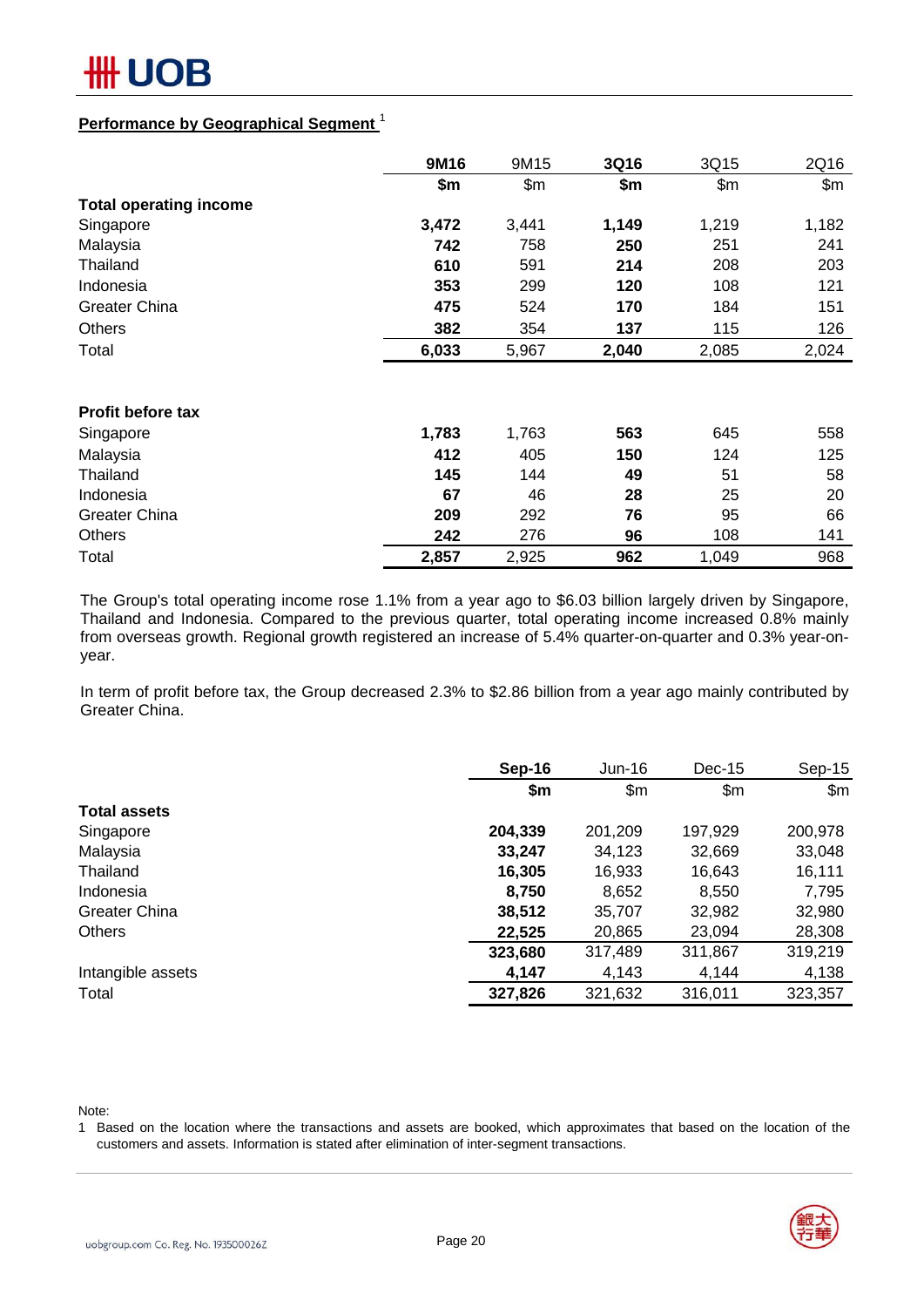# IOB

#### **Capital Adequacy and Leverage Ratios** 1,2,3

|                                                               | Sep-16  | Jun-16  | Dec-15   | Sep-15   |
|---------------------------------------------------------------|---------|---------|----------|----------|
|                                                               | \$m     | \$m\$   | \$m\$    | \$m      |
| Share capital                                                 | 4,246   | 3,803   | 3,704    | 3,704    |
| Disclosed reserves/others                                     | 25,942  | 25,251  | 24,762   | 24,207   |
| Regulatory adjustments                                        | (2,749) | (2,677) | (2, 448) | (2,657)  |
| <b>Common Equity Tier 1 Capital ("CET1")</b>                  | 27,439  | 26,378  | 26,018   | 25,254   |
| Perpetual capital securities/others                           | 2,096   | 2,096   | 2,179    | 2,179    |
| Regulatory adjustments - capped                               | (1,767) | (1,765) | (2, 179) | (2, 179) |
| <b>Additional Tier 1 Capital ("AT1")</b>                      | 330     | 331     |          |          |
| <b>Tier 1 Capital</b>                                         | 27,768  | 26,708  | 26,018   | 25,254   |
| Subordinated notes                                            | 5,391   | 4,425   | 4,505    | 4,541    |
| Provisions/others                                             | 1,055   | 1,045   | 1,028    | 942      |
| Regulatory adjustments                                        | (70)    | (23)    | (201)    | (298)    |
| <b>Tier 2 Capital</b>                                         | 6,376   | 5,446   | 5,332    | 5,185    |
| <b>Eligible Total Capital</b>                                 | 34,145  | 32,155  | 31,350   | 30,439   |
| <b>Risk-Weighted Assets ("RWA")</b>                           | 205,138 | 201,723 | 200,654  | 185,504  |
| <b>Capital Adequacy Ratios ("CAR")</b>                        |         |         |          |          |
| CET1                                                          | 13.4%   | 13.1%   | 13.0%    | 13.6%    |
| Tier 1                                                        | 13.5%   | 13.2%   | 13.0%    | 13.6%    |
| Total                                                         | 16.6%   | 15.9%   | 15.6%    | 16.4%    |
| Fully-loaded CET1 (based on final rules effective 1 Jan 2018) | 12.4%   | 12.2%   | 11.7%    | 12.2%    |
| <b>Leverage Exposure</b>                                      | 367,848 | 361,877 | 355,932  | 349,217  |
| Leverage Ratio                                                | 7.5%    | 7.4%    | 7.3%     | 7.2%     |

The Group's CET1, Tier 1 and Total CAR as at 30 September 2016 were well above the regulatory minimum requirements.

Compared to a year ago and the last quarter, total capital increased mainly from retained earnings and issuance of shares pursuant to the scrip dividend scheme, coupled with issuance of capital instruments. RWA was higher year-on-year due to asset growth, as well as the revised recognition of undrawn credit facilities effective December 2015. Compared with 30 June 2016, RWA increased mainly from loan growth.

The Group's leverage ratio increased from the previous quarter to 7.5% as at 30 September 2016. Tier 1 capital increased from retained earnings and issuance of shares pursuant to the scrip dividend scheme. This was partly offset by higher leverage exposure due to asset growth.

Notes:

2 Leverage ratio is calculated based on the revised MAS Notice 637 which took effect from 1 January 2015. A minimum requirement of 3% is applied during the parallel run period from 1 January 2013 to 1 January 2017.

3 More information on regulatory disclosure is available on the UOB website at www.UOBGroup.com/investor/financial/overview.html.



<sup>1</sup> For year 2016, Singapore-incorporated banks are to maintain minimum CAR of CET1 at 6.5%, Tier 1 at 8% and Total at 10%. In addition, with the phased-in implementation of the capital conservation buffer (CCB) and the countercyclical capital buffer (CCyB) with effect from 1 January 2016, the Group is required to maintain CET1 capital to meet CCB of 0.625% and CCyB (computed as the weighted average of effective CCyB in jurisidictions to which the Group has private sector exposures) of up to 0.625%.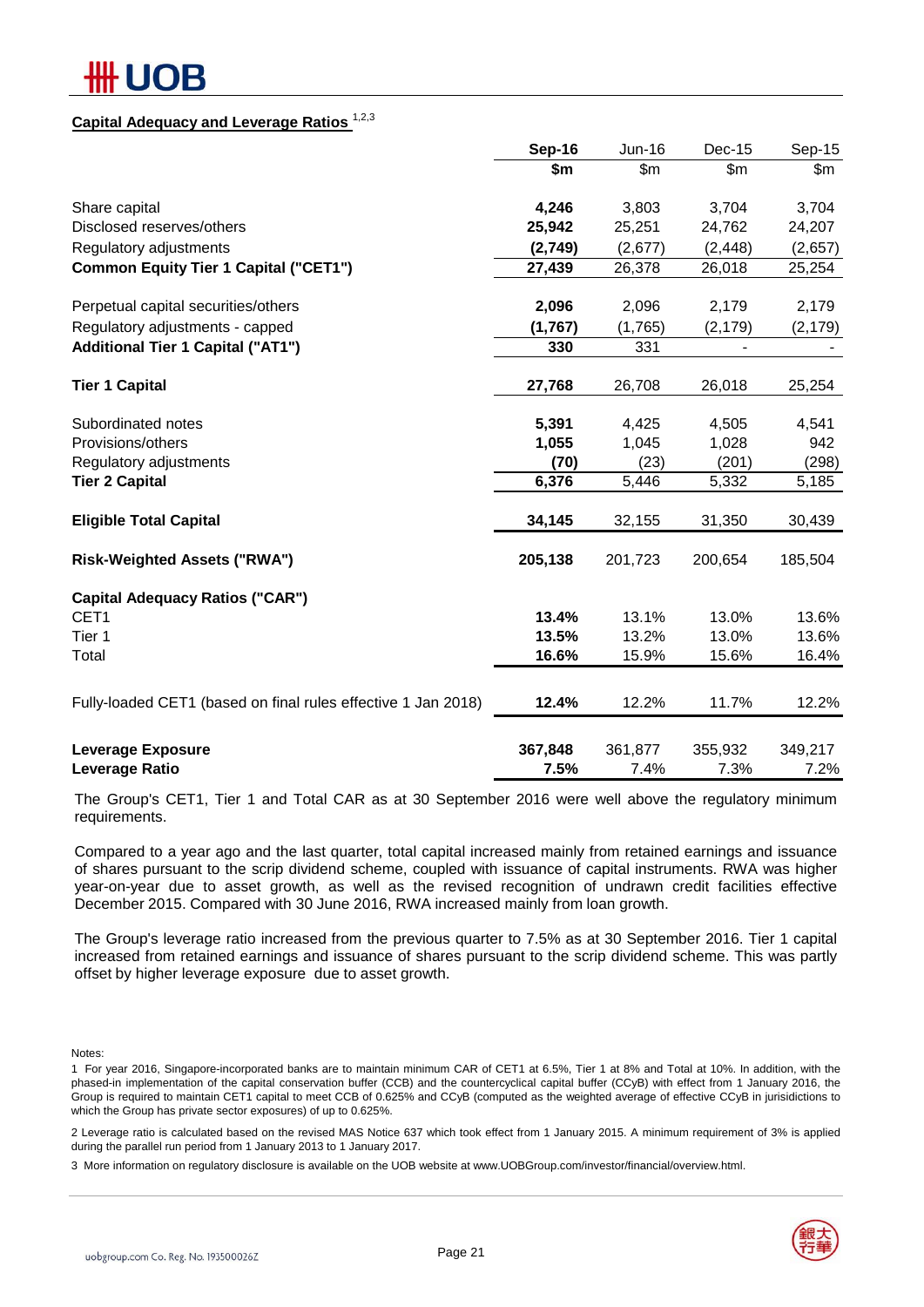#### **Consolidated Income Statement (Unaudited)**

|                                   | 9M16  | 9M15  | $+$ /(-)                 | 3Q16  | 3Q15  | $+$ /(-) | 2Q16  | $+/(-)$ |
|-----------------------------------|-------|-------|--------------------------|-------|-------|----------|-------|---------|
|                                   | \$m   | \$m   | $\%$                     | \$m   | \$m\$ | %        | \$m   | $\%$    |
| Interest income                   | 6,183 | 5,792 | 6.7                      | 2,039 | 1,951 | 4.5      | 2,047 | (0.4)   |
| Less: Interest expense            | 2,468 | 2,143 | 15.1                     | 809   | 716   | 13.0     | 837   | (3.3)   |
| Net interest income               | 3,715 | 3,649 | 1.8                      | 1,230 | 1,235 | (0.4)    | 1,211 | 1.6     |
| Fee and commission income         | 1,400 | 1,403 | (0.3)                    | 492   | 485   | 1.6      | 475   | 3.8     |
| Dividend income                   | 29    | 33    | (11.3)                   | 4     | 5     | (16.8)   | 24    | (83.8)  |
| Rental income                     | 88    | 88    | 0.5                      | 30    | 29    | 3.0      | 29    | 3.1     |
| Net trading income                | 608   | 430   | 41.4                     | 227   | 163   | 39.4     | 216   | 4.9     |
| Net gain/(loss) from              |       |       |                          |       |       |          |       |         |
| investment securities             | 100   | 261   | (61.7)                   | 24    | 148   | (84.0)   | 39    | (40.0)  |
| Other income                      | 93    | 103   | (10.1)                   | 33    | 21    | 59.1     | 29    | 13.4    |
| Non-interest income               | 2,318 | 2,318 | $\overline{\phantom{a}}$ | 810   | 850   | (4.7)    | 813   | (0.3)   |
| <b>Total operating income</b>     | 6,033 | 5,967 | 1.1                      | 2,040 | 2,085 | (2.1)    | 2,024 | 0.8     |
| Less: Staff costs                 | 1,536 | 1,542 | (0.4)                    | 510   | 528   | (3.5)    | 521   | (2.3)   |
| Other operating expenses          | 1,203 | 1,091 | 10.3                     | 409   | 376   | 8.8      | 405   | 0.9     |
| <b>Total operating expenses</b>   | 2,739 | 2,633 | 4.0                      | 918   | 904   | 1.6      | 927   | (0.9)   |
| <b>Operating profit before</b>    |       |       |                          |       |       |          |       |         |
| allowance                         | 3,293 | 3,334 | (1.2)                    | 1,122 | 1,181 | (5.0)    | 1,097 | 2.3     |
| Less: Allowance for credit        |       |       |                          |       |       |          |       |         |
| and other losses                  | 463   | 481   | (3.8)                    | 185   | 160   | 15.7     | 161   | 15.0    |
| <b>Operating profit after</b>     |       |       |                          |       |       |          |       |         |
| allowance                         | 2,830 | 2,853 | (0.8)                    | 937   | 1,021 | (8.3)    | 936   | 0.1     |
| Share of profit of associates     |       |       |                          |       |       |          |       |         |
| and joint ventures                | 27    | 72    | (62.1)                   | 25    | 28    | (8.8)    | 32    | (20.8)  |
| Profit before tax                 | 2,857 | 2,925 | (2.3)                    | 962   | 1,049 | (8.3)    | 968   | (0.6)   |
| Less: Tax                         | 492   | 495   | (0.6)                    | 169   | 189   | (10.5)   | 165   | 2.5     |
| Profit for the financial period   | 2,366 | 2,430 | (2.6)                    | 793   | 860   | (7.8)    | 803   | (1.2)   |
| Attributable to:                  |       |       |                          |       |       |          |       |         |
| <b>Equity holders of the Bank</b> | 2,357 | 2,421 | (2.6)                    | 791   | 858   | (7.8)    | 801   | (1.2)   |
| Non-controlling interests         | 8     | 9     | (9.9)                    | 3     | 3     | (4.0)    | 3     | (7.1)   |
|                                   | 2,366 | 2,430 | (2.6)                    | 793   | 860   | (7.8)    | 803   | (1.2)   |
|                                   |       |       |                          |       |       |          |       |         |

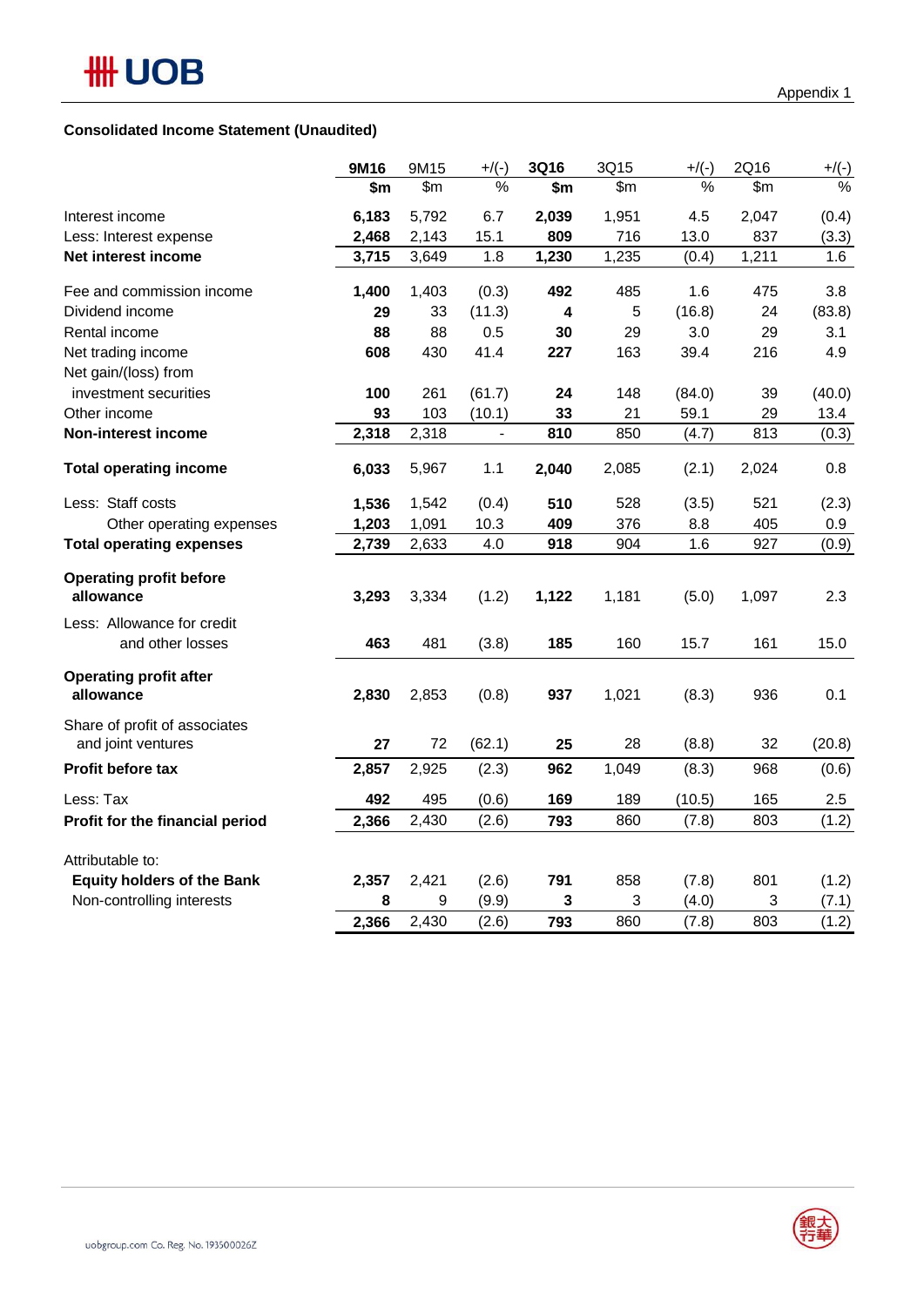#### **Consolidated Statement of Comprehensive Income (Unaudited)**

|                                                                                                                                    | 9M16        | 9M15  | $+$ /(-)                   | <b>3Q16</b> | 3Q15  | $+$ /(-) | 2Q16        | $+/(-)$             |
|------------------------------------------------------------------------------------------------------------------------------------|-------------|-------|----------------------------|-------------|-------|----------|-------------|---------------------|
|                                                                                                                                    | \$m         | \$m\$ | %                          | \$m         | \$m\$ | %        | \$m\$       | $\%$                |
| Profit for the financial period                                                                                                    | 2,366       | 2,430 | (2.6)                      | 793         | 860   | (7.8)    | 803         | (1.2)               |
| Currency translation adjustments<br>Change in available-for-sale/other reserves                                                    | 24          | (376) | >100.0                     | 68          | (181) | >100.0   | (119)       | >100.0              |
| Change in fair value<br>Transfer to income statement                                                                               | 158         | 365   | (56.8)                     | 466         | (348) | >100.0   | (170)       | >100.0              |
| on disposal/impairment<br>Tax relating to available-for-sale                                                                       | (141)       | (228) | 38.2                       | (21)        | (126) | 83.1     | (37)        | 42.2                |
| reserve                                                                                                                            | (5)         | 1     | (>100.0)                   | (27)        | 37    | (>100.0) | 6           | (>100.0)            |
| Change in share of other comprehensive<br>income of associates and joint ventures<br>Remeasurement of defined benefit obligation 1 | (18)<br>(4) | 3     | (>100.0)<br>$(0)$ (>100.0) | $\mathbf 2$ | 0     | >100.0   | (12)<br>(4) | >100.0<br><b>NM</b> |
| Other comprehensive income for<br>the financial period, net of tax                                                                 | 14          | (235) | >100.0                     | 489         | (617) | >100.0   | (335)       | >100.0              |
| Total comprehensive income for<br>the financial period, net of tax                                                                 | 2,379       | 2,195 | 8.4                        | 1,282       | 243   | >100.0   | 468         | >100.0              |
| Attributable to:                                                                                                                   |             |       |                            |             |       |          |             |                     |
| <b>Equity holders of the Bank</b>                                                                                                  | 2,366       | 2,193 | 7.9                        | 1,276       | 248   | >100.0   | 464         | >100.0              |
| Non-controlling interests                                                                                                          | 14          | 2     | >100.0                     | 6           | (5)   | >100.0   | 4           | 42.6                |
|                                                                                                                                    | 2,379       | 2,195 | 8.4                        | 1,282       | 243   | >100.0   | 468         | >100.0              |

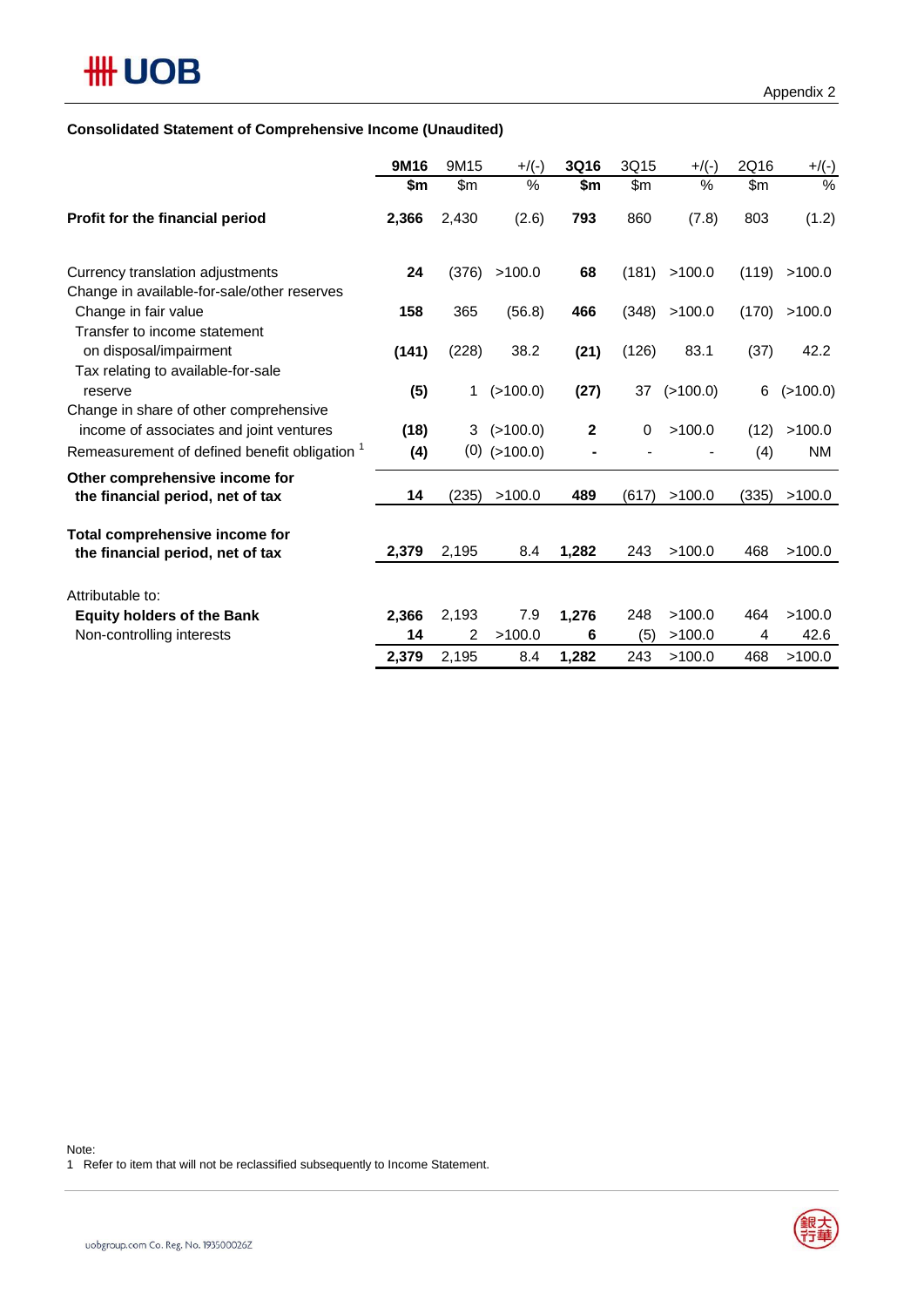#### **Consolidated Balance Sheet (Unaudited)**

|                                                                      | <b>Sep-16</b>     | Jun-16            | Dec-15            | Sep-15           |
|----------------------------------------------------------------------|-------------------|-------------------|-------------------|------------------|
|                                                                      | \$m               | $\overline{\$m}$  | \$m\$             | \$m              |
| <b>Equity</b>                                                        |                   |                   |                   |                  |
| Share capital and other capital                                      | 6,341             | 5,898             | 5,881             | 5,882            |
| Retained earnings                                                    | 16,628            | 16,412            | 15,463            | 15,025           |
| Other reserves                                                       | 9,449             | 8,969             | 9,424             | 9,299            |
| Equity attributable to equity holders of the Bank                    | 32,418            | 31,279            | 30,768            | 30,206           |
| Non-controlling interests                                            | 166               | 160               | 155               | 157              |
| Total                                                                | 32,583            | 31,439            | 30,924            | 30,363           |
|                                                                      |                   |                   |                   |                  |
| <b>Liabilities</b>                                                   |                   | 10,298            | 11,986            | 14,884           |
| Deposits and balances of banks<br>Deposits and balances of customers | 13,278<br>250,999 | 248,153           | 240,524           | 244,630          |
| Bills and drafts payable                                             | 612               | 564               | 435               | 563              |
| <b>Other liabilities</b>                                             | 10,967            | 12,299            | 11,854            | 13,069           |
| Debts issued                                                         | 19,388            | 18,878            | 20,288            | 19,849           |
| Total                                                                | 295,243           | 290,193           | 285,087           | 292,994          |
|                                                                      |                   |                   |                   |                  |
| <b>Total equity and liabilities</b>                                  | 327,826           | 321,632           | 316,011           | 323,357          |
|                                                                      |                   |                   |                   |                  |
| <b>Assets</b>                                                        |                   |                   |                   |                  |
| Cash, balances and placements with central banks                     | 26,593            | 26,444            | 32,306            | 44,733           |
| Singapore Government treasury bills and securities                   | 6,455             | 6,542             | 6,865             | 6,741            |
| Other government treasury bills and securities                       | 11,619            | 11,601            | 12,644            | 11,253           |
| <b>Trading securities</b>                                            | 3,529             | 2,904             | 1,277             | 1,380            |
| Placements and balances with banks                                   | 33,969            | 33,138            | 28,646            | 27,600           |
| Loans to customers                                                   | 213,465<br>12,311 | 208,444<br>10,562 | 203,611<br>10,562 | 199,587          |
| Investment securities<br>Other assets                                | 11,741            | 13,893            | 12,004            | 10,356<br>13,729 |
| Investment in associates and joint ventures                          | 1,094             | 1,081             | 1,106             | 1,101            |
| Investment properties                                                | 1,088             | 1,117             | 1,108             | 1,285            |
| <b>Fixed assets</b>                                                  | 1,817             | 1,764             | 1,739             | 1,453            |
| Intangible assets                                                    | 4,147             | 4,143             | 4,144             | 4,138            |
| Total                                                                | 327,826           | 321,632           | 316,011           | 323,357          |
|                                                                      |                   |                   |                   |                  |
|                                                                      |                   |                   |                   |                  |
| <b>Off-balance sheet items</b><br><b>Contingent liabilities</b>      | 21,257            | 20,895            | 19,026            | 19,272           |
| <b>Financial derivatives</b>                                         | 731,647           | 675,156           | 677,475           | 719,283          |
| Commitments                                                          | 136,374           | 136,045           | 143,312           | 136,381          |
|                                                                      |                   |                   |                   |                  |
|                                                                      |                   |                   |                   |                  |
| Net asset value per ordinary share (\$)                              | 18.54             | 18.16             | 17.84             | 17.49            |

Note: 1 Audited.

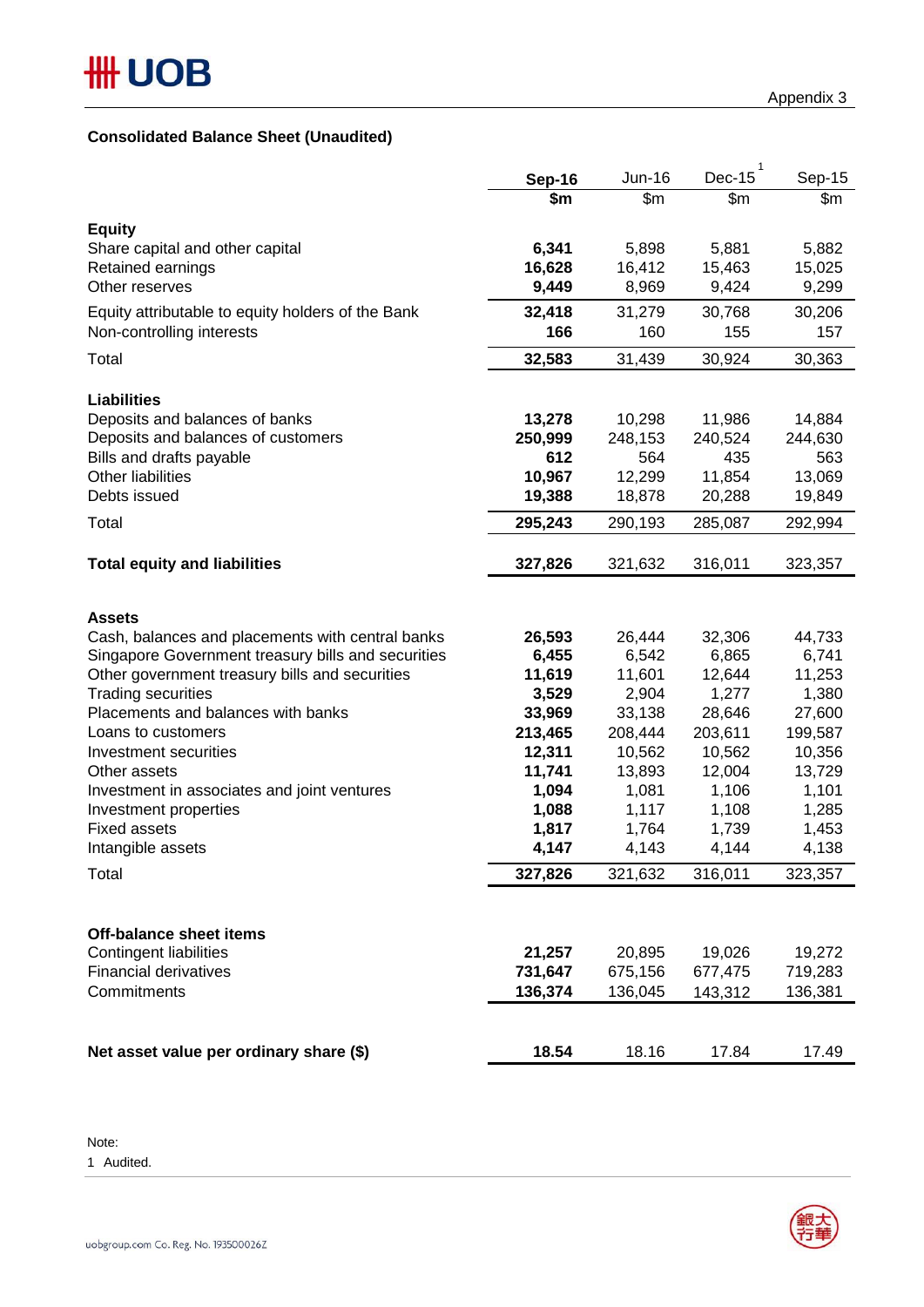#### **Consolidated Statement of Changes in Equity (Unaudited)**

|                                                                                           |                                              |                             | Attributable to equity holders of the Barin |              |                                  |                        |
|-------------------------------------------------------------------------------------------|----------------------------------------------|-----------------------------|---------------------------------------------|--------------|----------------------------------|------------------------|
|                                                                                           | <b>Share capital</b><br>and other<br>capital | <b>Retained</b><br>earnings | Other<br>reserves                           | <b>Total</b> | Non-<br>controlling<br>interests | <b>Total</b><br>equity |
|                                                                                           | \$m                                          | \$m                         | \$m                                         | \$m          | \$m                              | \$m                    |
| Balance at 1 January 2016                                                                 | 5,881                                        | 15,463                      | 9,424                                       | 30,768       | 155                              | 30,924                 |
| Profit for the financial period<br>Other comprehensive income<br>for the financial period |                                              | 2,357<br>(4)                | 12                                          | 2,357<br>8   | 8<br>5                           | 2,366<br>14            |
| Total comprehensive income<br>for the financial period                                    |                                              | 2,354                       | 12                                          | 2,366        | 14                               | 2,379                  |
| Transfers                                                                                 |                                              | 10                          | (10)                                        |              |                                  |                        |
| Change in non-controlling interests                                                       |                                              |                             |                                             |              | $\boldsymbol{2}$                 | $\mathbf{2}$           |
| <b>Dividends</b>                                                                          |                                              | (1, 199)                    | ۰                                           | (1, 199)     | (5)                              | (1, 205)               |
| Issue of shares under scrip<br>dividend scheme                                            | 533                                          |                             | 33                                          | 533          |                                  | 533                    |
| Share-based compensation<br>Issue of shares under share-based                             |                                              |                             |                                             | 33           |                                  | 33                     |
| compensation plans                                                                        | 9                                            |                             | (9)                                         |              |                                  |                        |
| Issue of perpetual capital securities                                                     | 748                                          |                             |                                             | 748          |                                  | 748                    |
| Redemption of preference shares                                                           | (832)                                        |                             |                                             | (832)        |                                  | (832)                  |
| Balance at 30 September 2016                                                              | 6,341                                        | 16,628                      | 9,449                                       | 32,418       | 166                              | 32,583                 |
|                                                                                           |                                              |                             |                                             |              |                                  |                        |
| Balance at 1 January 2015                                                                 | 5,892                                        | 14,064                      | 9,613                                       | 29,569       | 203                              | 29,772                 |
| Profit for the financial period<br>Other comprehensive income                             | -                                            | 2,421                       |                                             | 2,421        | 9                                | 2,430                  |
| for the financial period                                                                  |                                              | (0)                         | (227)                                       | (227)        | (8)                              | (235)                  |
| Total comprehensive income<br>for the financial period                                    |                                              | 2,421                       | (227)                                       | 2,193        | $\overline{c}$                   | 2,195                  |
| <b>Transfers</b>                                                                          |                                              | 75                          | (75)                                        |              |                                  |                        |
| Change in non-controlling interests                                                       |                                              |                             | (33)                                        | (33)         | (41)                             | (75)                   |
| <b>Dividends</b>                                                                          | $\qquad \qquad \blacksquare$                 | (1,534)                     |                                             | (1, 534)     | (6)                              | (1, 540)               |
| Share buyback - held in treasury                                                          | (19)                                         |                             |                                             | (19)         |                                  | (19)                   |
| Share-based compensation                                                                  |                                              |                             | 29                                          | 29           |                                  | 29                     |
| Issue of shares under share-based<br>compensation plans                                   | 8                                            |                             | (8)                                         |              |                                  |                        |
| Balance at 30 September 2015                                                              | 5,882                                        | 15,025                      | 9,299                                       | 30,206       | 157                              | 30,363                 |

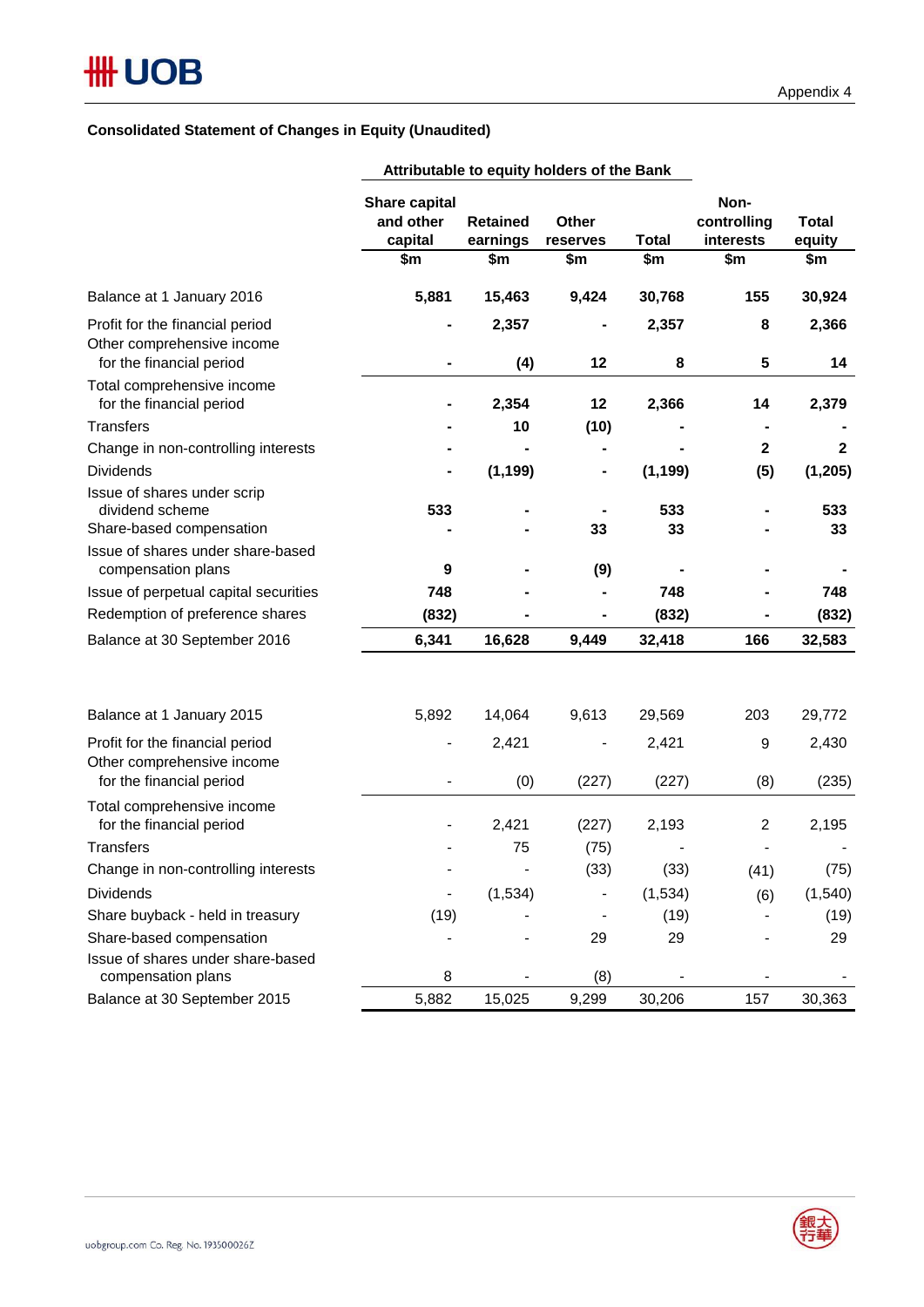#### **Consolidated Statement of Changes in Equity (Unaudited)**

|                                                                                           | Attributable to equity holders of the Bank   |                                    |                          |                     |                                         |                               |
|-------------------------------------------------------------------------------------------|----------------------------------------------|------------------------------------|--------------------------|---------------------|-----------------------------------------|-------------------------------|
|                                                                                           | Share capital<br>and other<br>capital<br>\$m | <b>Retained</b><br>earnings<br>\$m | Other<br>reserves<br>\$m | <b>Total</b><br>\$m | Non-<br>controlling<br>interests<br>\$m | <b>Total</b><br>equity<br>\$m |
|                                                                                           |                                              |                                    |                          |                     |                                         |                               |
| Balance at 1 July 2016                                                                    | 5,898                                        | 16,412                             | 8,969                    | 31,279              | 160                                     | 31,439                        |
| Profit for the financial period<br>Other comprehensive income<br>for the financial period |                                              | 791<br>$\overline{7}$              | 478                      | 791<br>485          | $\mathbf{3}$<br>4                       | 793<br>489                    |
| Total comprehensive income<br>for the financial period                                    |                                              | 798                                | 478                      | 1,276               | 6                                       | 1,282                         |
| <b>Transfers</b>                                                                          |                                              | $\overline{\mathbf{2}}$            | (2)                      |                     |                                         |                               |
| Change in non-controlling interests                                                       |                                              |                                    |                          |                     | 1                                       | 1                             |
| <b>Dividends</b>                                                                          |                                              | (583)                              | $\blacksquare$           | (583)               | (1)                                     | (585)                         |
| Issue of shares under scrip<br>dividend scheme                                            | 434                                          |                                    |                          | 434                 |                                         | 434                           |
| Share-based compensation                                                                  |                                              |                                    | 13                       | 13                  |                                         | 13                            |
| Issue of shares under share-based<br>compensation plans                                   | $\boldsymbol{9}$                             |                                    | (9)                      |                     |                                         |                               |
| Balance at 30 September 2016                                                              | 6,341                                        | 16,628                             | 9,449                    | 32,418              | 166                                     | 32,583                        |
| Balance at 1 July 2015                                                                    | 5,881                                        | 14,769                             | 9,898                    | 30,548              | 164                                     | 30,712                        |
| Profit for the financial period<br>Other comprehensive income                             |                                              | 858                                |                          | 858                 | 3                                       | 860                           |
| for the financial period                                                                  |                                              |                                    | (610)                    | (610)               | (7)                                     | (617)                         |
| Total comprehensive income<br>for the financial period                                    |                                              | 858                                | (610)                    | 248                 | (5)                                     | 243                           |
| <b>Dividends</b>                                                                          |                                              | (601)                              |                          | (601)               | (2)                                     | (603)                         |
| Share-based compensation                                                                  |                                              |                                    | 11                       | 11                  |                                         | 11                            |
| Issue of shares under share-based<br>compensation plans                                   | $\mathbf 0$                                  |                                    | (0)                      |                     |                                         |                               |
| Balance at 30 September 2015                                                              | 5,882                                        | 15,025                             | 9,299                    | 30,206              | 157                                     | 30,363                        |

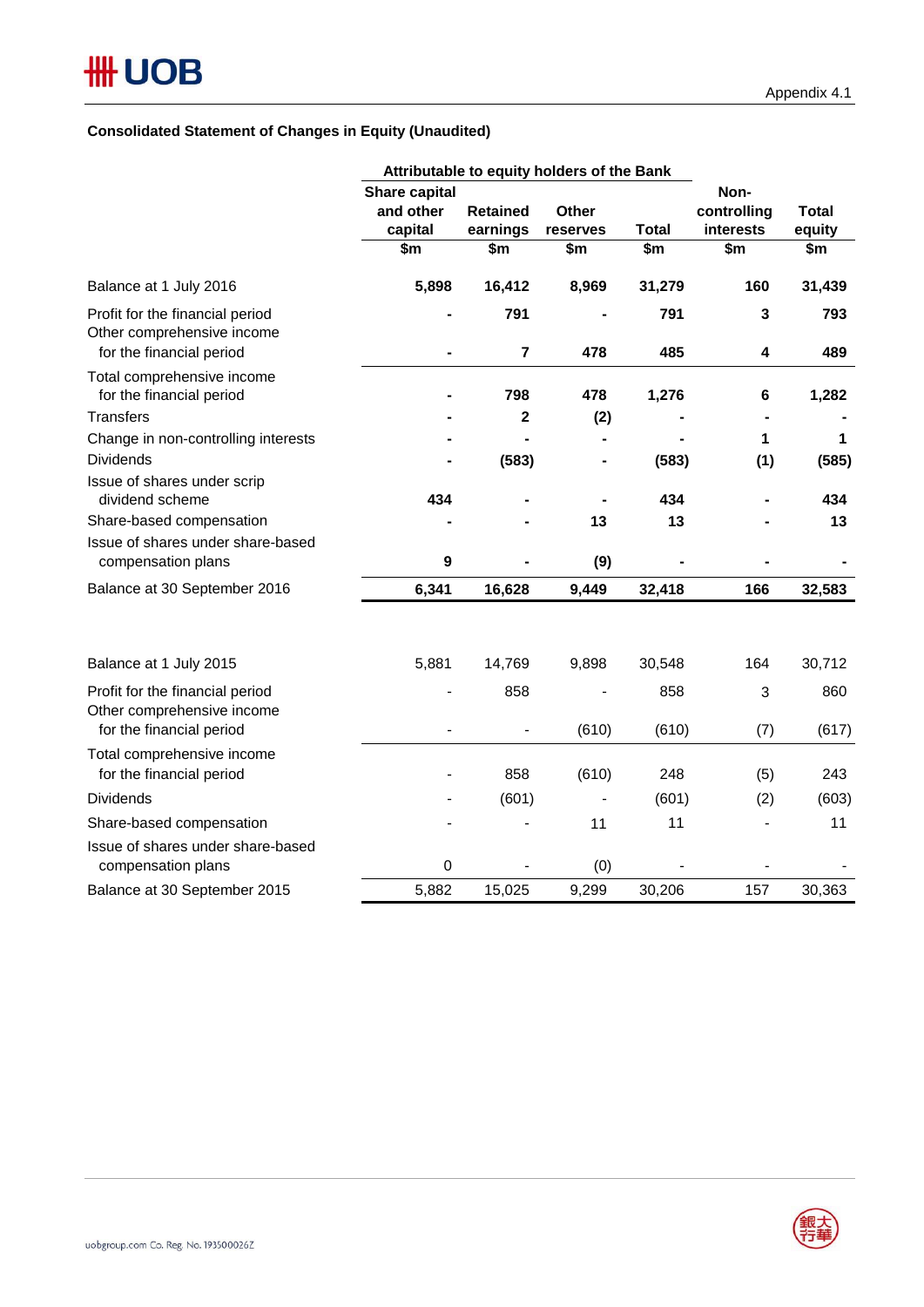

| <b>Consolidated Cash Flow Statement (Unaudited)</b> |  |  |
|-----------------------------------------------------|--|--|
|                                                     |  |  |

|                                                                | 9M16            | 9M15            | <b>3Q16</b> | 3Q15          |
|----------------------------------------------------------------|-----------------|-----------------|-------------|---------------|
|                                                                | \$m             | \$m             | \$m         | \$m           |
| Cash flows from operating activities                           |                 |                 |             |               |
| Profit for the financial period                                | 2,366           | 2,430           | 793         | 860           |
| Adjustments for:                                               |                 |                 |             |               |
| Allowance for credit and other losses                          | 463             | 481             | 185         | 160           |
| Share of profit of associates and joint ventures               | (27)            | (72)            | (25)        | (28)          |
| Tax                                                            | 492             | 495             | 169         | 189           |
| Depreciation of assets                                         | 163             | 135             | 55          | 46            |
| Net gain on disposal of assets                                 | (208)           | (283)           | (79)        | (135)         |
| Share-based compensation                                       | 32              | 30              | 12          | 12            |
| Operating profit before working capital changes                | 3,280           | 3,216           | 1,110       | 1,103         |
|                                                                |                 |                 |             |               |
| Change in working capital                                      |                 |                 |             |               |
| Deposits and balances of banks                                 | 1,291<br>10,474 | 3,657           | 2,980       | 3,926         |
| Deposits and balances of customers<br>Bills and drafts payable | 178             | 10,881<br>(388) | 2,846<br>48 | 3,145         |
| Other liabilities                                              | (568)           | 2,932           | (1, 324)    | (46)<br>3,591 |
| Restricted balances with central banks                         | (681)           | 376             | (289)       | 305           |
| Government treasury bills and securities                       | 1,501           | (74)            | 90          | (1, 167)      |
| <b>Trading securities</b>                                      | (2, 180)        | (639)           | (598)       | 117           |
| Placements and balances with banks                             | (5, 322)        | 1,092           | (830)       | (1, 942)      |
| Loans to customers                                             | (10, 367)       | (4, 174)        | (5, 197)    | (953)         |
| Investment securities                                          | (1,617)         | 1,479           | (1, 282)    | 311           |
| Other assets                                                   | 258             | (4, 442)        | 2,151       | (4, 101)      |
| Cash (used in)/generated from operations                       | (3,753)         | 13,915          | (295)       | 4,287         |
| Income tax paid                                                | (487)           | (457)           | (211)       | (163)         |
| Net cash (used in)/provided by operating activities            | (4, 240)        | 13,458          | (506)       | 4,124         |
|                                                                |                 |                 |             |               |
| Cash flows from investing activities                           |                 |                 |             |               |
| Capital injection into associates and joint ventures           | (2)             | (3)             | (0)         | (0)           |
| Acquisition of associates and joint ventures                   | (44)            | (9)             |             |               |
| Distribution from associates and joint ventures                | 48              | 160             | 10          | 10            |
| Acquisition of properties and other fixed assets               | (256)           | (525)           | (78)        | (71)          |
| Proceeds from disposal of properties and other fixed assets    | 20              | 39              | 18          | 1             |
| Net cash used in investing activities                          | (235)           | (338)           | (49)        | (61)          |
| Cash flows from financing activities                           |                 |                 |             |               |
|                                                                | 748             |                 |             |               |
| Issuance of perpetual capital securities                       |                 |                 |             |               |
| Redemption of preference shares                                | (689)           |                 |             |               |
| Issuance of debts issued                                       | 20,828          | 13,570          | 7,716       | 5,564         |
| Redemption of debts issued                                     | (21,600)        | (15, 138)       | (6,628)     | (2,908)       |
| Share buyback - held in treasury                               |                 | (19)            |             |               |
| Change in non-controlling interests                            | 2               | (75)            | 1           |               |
| Dividends paid on ordinary shares                              | (912)           | (1, 442)        | (129)       | (561)         |
| Dividends paid on preference shares                            | (20)            | (41)            |             | (21)          |
| Distribution for perpetual capital securities                  | (54)            | (53)            | (21)        | (21)          |
| Dividends paid to non-controlling interests                    | (5)             | (6)             | (1)         | (2)           |
| Net cash (used in)/provided by financing activities            | (1,701)         | (3, 203)        | 937         | 2,052         |
|                                                                |                 |                 |             |               |
| Currency translation adjustments                               | (218)           | 109             | (522)       | 181           |
| Net (decrease)/increase in cash and cash equivalents           | (6, 394)        | 10,026          | (141)       | 6,297         |
| Cash and cash equivalents at beginning of the financial period | 27,228          | 29,704          | 20,974      | 33,433        |
| Cash and cash equivalents at end of the financial period       | 20,834          | 39,730          | 20,834      | 39,730        |

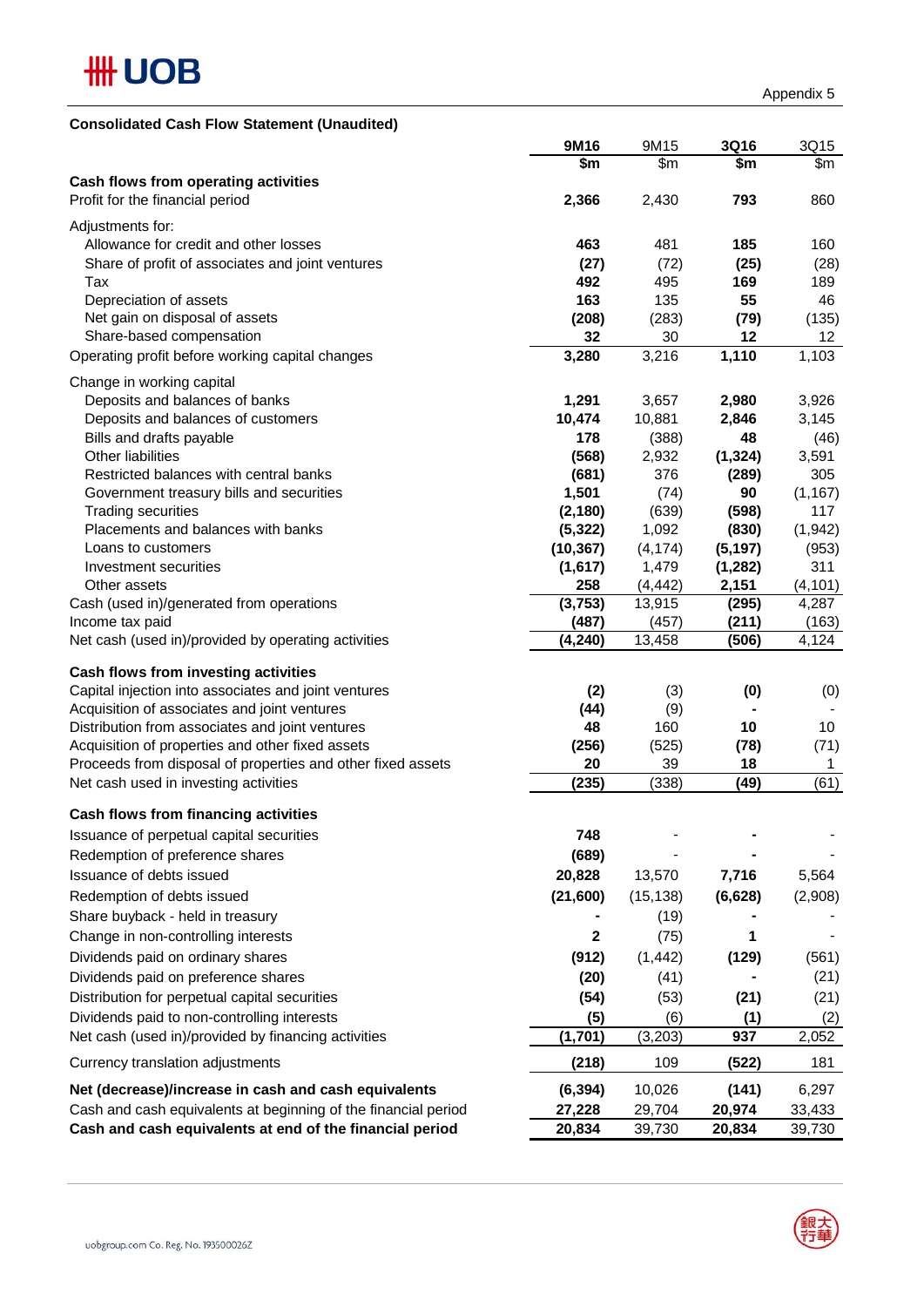#### **Balance Sheet of the Bank (Unaudited)**

|                                                               | <b>Sep-16</b>     | Jun-16            | Dec-15 $1$        | Sep-15             |
|---------------------------------------------------------------|-------------------|-------------------|-------------------|--------------------|
|                                                               | \$m               | \$m               | \$m               | \$m\$              |
| <b>Equity</b>                                                 |                   |                   |                   |                    |
| Share capital and other capital                               | 6,341             | 5,898<br>12,546   | 5,050             | 5,050              |
| Retained earnings<br>Other reserves                           | 12,553<br>9,936   | 9,507             | 11,735<br>9,971   | 11,440<br>9,927    |
|                                                               |                   |                   |                   |                    |
| Total                                                         | 28,830            | 27,951            | 26,756            | 26,417             |
| <b>Liabilities</b>                                            |                   |                   |                   |                    |
| Deposits and balances of banks                                | 12,002            | 9,635             | 10,538            | 13,417             |
| Deposits and balances of customers                            | 197,522           | 195,483           | 190,378           | 196,060            |
| Deposits and balances of subsidiaries                         | 7,098             | 7,744             | 2,412             | 2,117              |
| Bills and drafts payable                                      | 385               | 325               | 237               | 307                |
| Other liabilities                                             | 7,595             | 8,798             | 8,455             | 9,851              |
| Debts issued                                                  | 18,386            | 17,905            | 20,211            | 19,795             |
| Total                                                         | 242,989           | 239,891           | 232,231           | 241,546            |
| <b>Total equity and liabilities</b>                           | 271,819           | 267,842           | 258,987           | 267,963            |
|                                                               |                   |                   |                   |                    |
| <b>Assets</b>                                                 |                   |                   |                   |                    |
| Cash, balances and placements with central banks              | 19,235            | 18,090            | 24,249            | 35,738             |
| Singapore Government treasury bills and securities            | 6,455             | 6,542             | 6,865             | 6,737              |
| Other government treasury bills and securities                | 6,669             | 6,635             | 7,268             | 6,104              |
| <b>Trading securities</b>                                     | 3,388             | 2,762             | 1,010             | 1,075              |
| Placements and balances with banks                            | 28,371            | 26,693            | 24,280            | 24,311             |
| Loans to customers                                            | 166,114           | 162,195           | 158,230           | 155,929            |
| Placements with and advances to subsidiaries                  | 8,712             | 11,827            | 5,944             | 6,043              |
| Investment securities                                         | 11,595            | 9,750             | 9,857             | 9,526              |
| Other assets                                                  | 9,425             | 11,494            | 9,447             | 10,819             |
| Investment in associates and joint ventures                   | 381               | 389               | 407               | 413                |
| Investment in subsidiaries                                    | 5,846             | 5,846             | 5,841             | 5,688              |
| Investment properties                                         | 1,164             | 1,169             | 1,174             | 1,180              |
| <b>Fixed assets</b>                                           | 1,282             | 1,268             | 1,233             | 1,218              |
| Intangible assets                                             | 3,182             | 3,182             | 3,182             | 3,182              |
| Total                                                         | 271,819           | 267,842           | 258,987           | 267,963            |
|                                                               |                   |                   |                   |                    |
| Off-balance sheet items                                       |                   |                   |                   |                    |
| <b>Contingent liabilities</b><br><b>Financial derivatives</b> | 14,502<br>657,708 | 14,440<br>594,939 | 13,306<br>587,768 | 13,661             |
| Commitments                                                   | 116,530           | 116,825           | 113,895           | 611,462<br>109,177 |
|                                                               |                   |                   |                   |                    |
| Net asset value per ordinary share (\$)                       | 16.35             | 16.09             | 15.86             | 15.65              |

Note:

1 Audited.

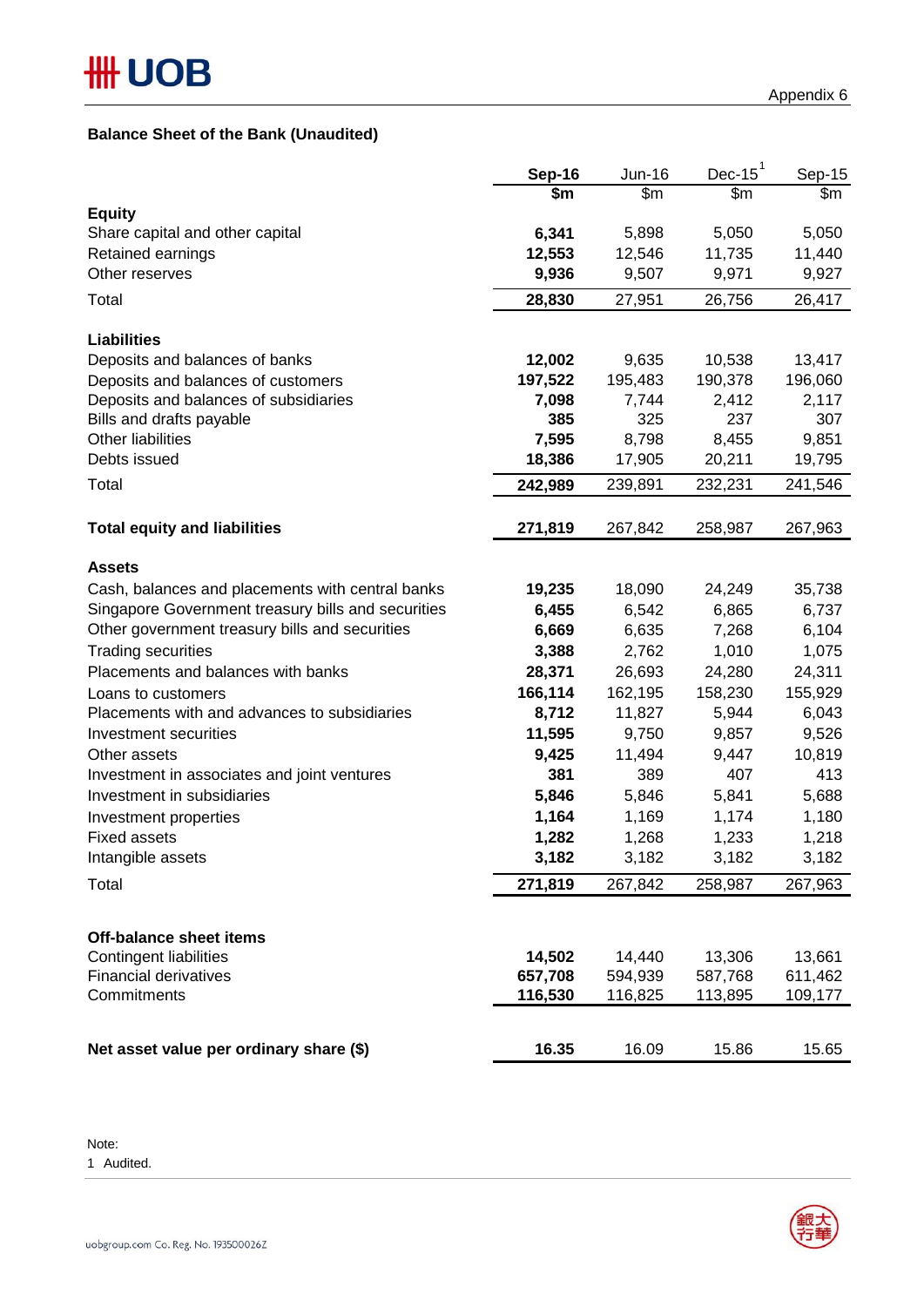#### **Statement of Changes in Equity of the Bank (Unaudited)**

|                                                                            | Share capital<br>and other<br>capital | <b>Retained</b><br>earnings | Other<br>reserves | <b>Total</b><br>equity |
|----------------------------------------------------------------------------|---------------------------------------|-----------------------------|-------------------|------------------------|
|                                                                            | \$m                                   | \$m                         | \$m               | \$m                    |
| Balance at 1 January 2016                                                  | 5,050                                 | 11,735                      | 9,971             | 26,756                 |
| Profit for the financial period                                            |                                       | 1,983                       |                   | 1,983                  |
| Other comprehensive income<br>for the financial period                     |                                       |                             | (44)              | (44)                   |
| Total comprehensive income<br>for the financial period<br><b>Transfers</b> |                                       | 1,983<br>15                 | (44)<br>(15)      | 1,939                  |
| <b>Dividends</b>                                                           |                                       | (1, 179)                    |                   | (1, 179)               |
| Issue of shares under scrip<br>dividend scheme                             | 533                                   |                             |                   | 533                    |
| Share-based compensation                                                   |                                       |                             | 33                | 33                     |
| Issue of shares under share-based<br>compensation plans                    | 9                                     |                             | (9)               |                        |
| Issue of perpetual capital securities                                      | 748                                   |                             |                   | 748                    |
| Balance at 30 September 2016                                               | 6,341                                 | 12,553                      | 9,936             | 28,830                 |
| Balance at 1 January 2015                                                  | 5,061                                 | 10,809                      | 9,780             | 25,650                 |
| Profit for the financial period                                            |                                       | 2,053                       |                   | 2,053                  |
| Other comprehensive income<br>for the financial period                     |                                       |                             | 199               | 199                    |
| Total comprehensive income<br>for the financial period                     |                                       | 2,053                       | 199               | 2,252                  |
| <b>Transfers</b>                                                           |                                       | 74                          | (74)              |                        |
| <b>Dividends</b>                                                           |                                       | (1, 495)                    |                   | (1, 495)               |
| Share buyback - held in treasury                                           | (19)                                  |                             |                   | (19)                   |
| Share-based compensation                                                   |                                       |                             | 29                | 29                     |
| Issue of shares under share-based<br>compensation plans                    | 8                                     |                             | (8)               |                        |
| Balance at 30 September 2015                                               | 5,050                                 | 11,440                      | 9,927             | 26,417                 |

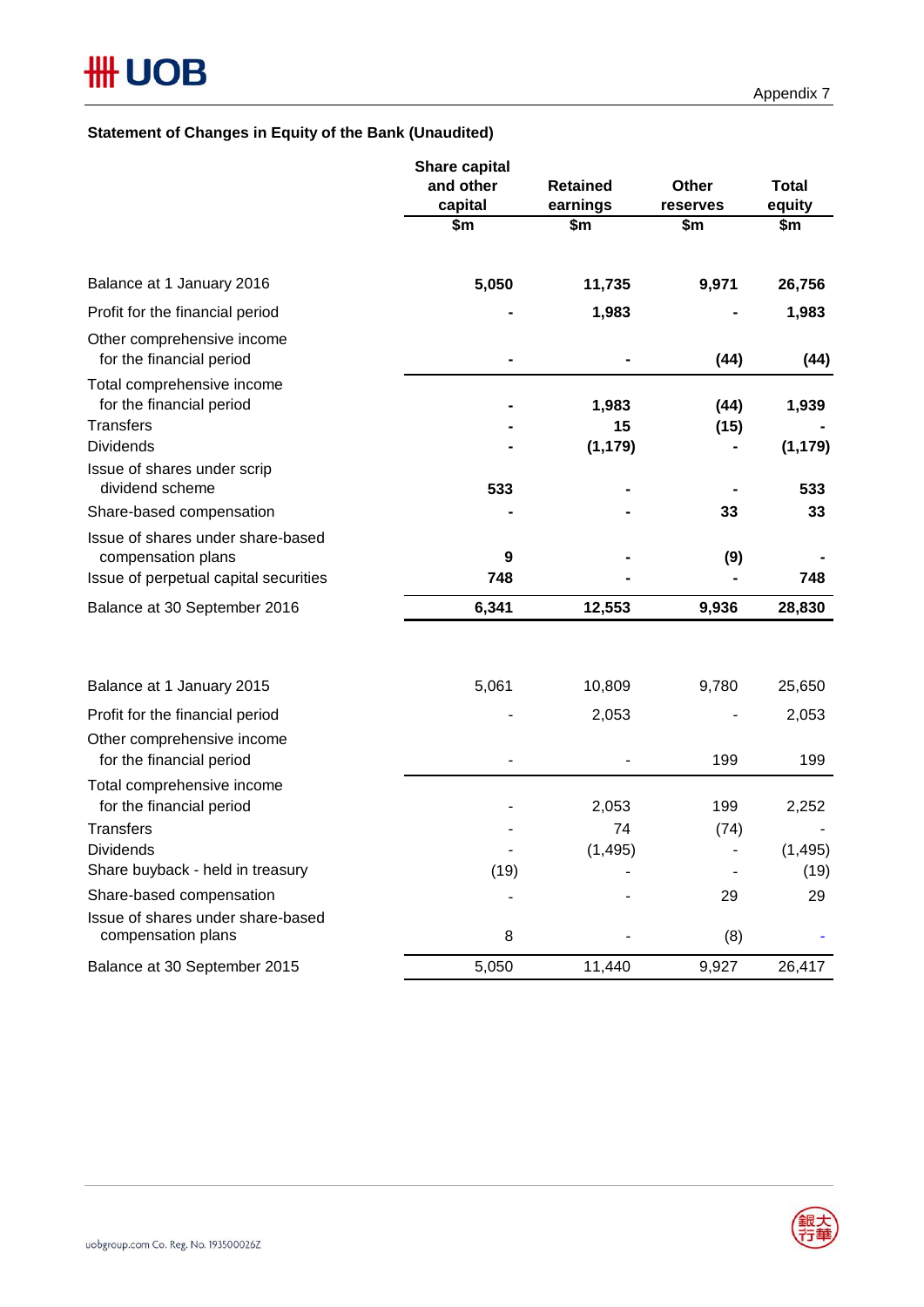#### **Statement of Changes in Equity of the Bank (Unaudited)**

|                                                               | Share capital<br>and other<br>capital | <b>Retained</b><br>earnings | Other<br>reserves | <b>Total</b><br>equity |
|---------------------------------------------------------------|---------------------------------------|-----------------------------|-------------------|------------------------|
|                                                               | \$m                                   | \$m                         | \$m               | \$m                    |
| Balance at 1 July 2016                                        | 5,898                                 | 12,546                      | 9,507             | 27,951                 |
| Profit for the financial period                               |                                       | 590                         |                   | 590                    |
| Other comprehensive income<br>for the financial period        |                                       |                             | 426               | 426                    |
| Total comprehensive income<br>for the financial period        |                                       | 590                         | 426               | 1,016                  |
| <b>Dividends</b><br>Issue of shares under scrip               |                                       | (583)                       |                   | (583)                  |
| dividend scheme<br>Share-based compensation                   | 434                                   |                             |                   | 434                    |
| Issue of shares under share-based                             |                                       |                             | 13                | 13                     |
| compensation plans                                            | 9                                     |                             | (9)               |                        |
| Balance at 30 September 2016                                  | 6,341                                 | 12,553                      | 9,936             | 28,830                 |
| Balance at 1 July 2015                                        | 5,050                                 | 11,356                      | 10,280            | 26,685                 |
| Profit for the financial period                               |                                       | 666                         |                   | 666                    |
| Other comprehensive income<br>for the financial period        |                                       |                             | (364)             | (364)                  |
| Total comprehensive income<br>for the financial period        |                                       | 666                         | (364)             | 301                    |
| <b>Dividends</b>                                              |                                       | (581)                       |                   | (581)                  |
| Share-based compensation<br>Issue of shares under share-based |                                       |                             | 11                | 11                     |
| compensation plans                                            | $\mathbf 0$                           |                             | (0)               |                        |
| Balance at 30 September 2015                                  | 5,050                                 | 11,440                      | 9,927             | 26,417                 |